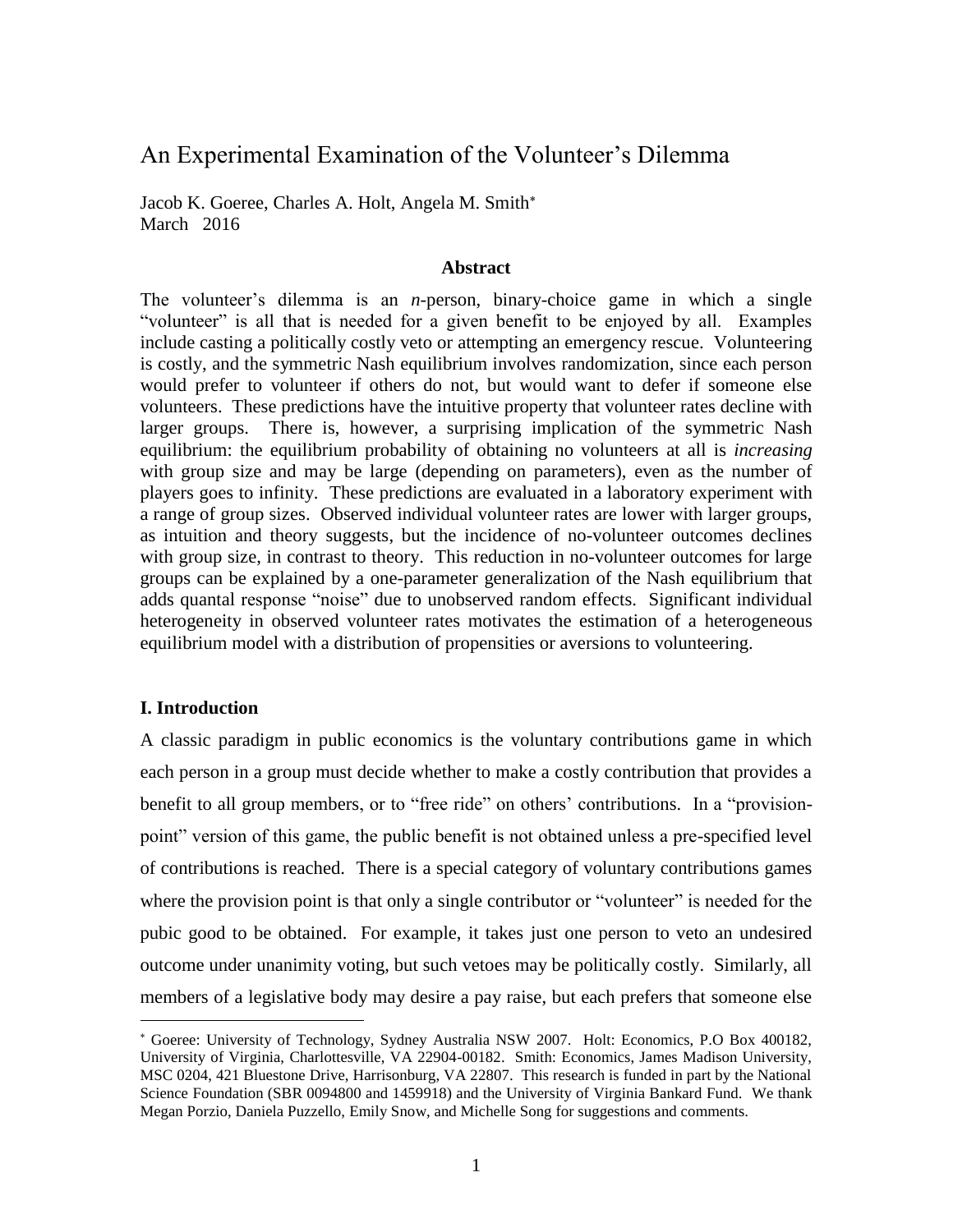incurs the cost of sponsoring the bill. Another example can be found in the behavior of a group of foraging animals in which one of them will occasionally look up and check for a predator. The one who issues an alarm is more likely to attract the attention of the predator but helps ensure the safety of others. It has been observed that ground squirrels check more frequently in the presence of kin (Murnighan, Kim, and Metzger, 1993).

The game where only one contribution is needed to provide the group benefit is known as the "volunteer's dilemma" (Diekmann 1985, 1986). Specifically, let *V* denote the monetary payoff that all *N* members of a group receive if at least one of them decides to incur a cost *C*. If nobody volunteers, then all receive a lower payoff of  $L < V$ . It is assumed that  $C < V - L$ , so each person would prefer to volunteer if nobody else does. But if someone else is expected to volunteer, then each of the others would prefer to "free ride." Thus there are many asymmetric equilibria in which one person volunteers and the others do not, but coordinating on such equilibria may be difficult when decisions must be made quickly or simultaneously, as when bystanders must decide whether to rush in and attempt a risky rescue of someone in trouble.

In the volunteer's dilemma with payoffs that satisfy the assumptions made above, there is also a symmetric mixed-strategy Nash equilibrium in which each person volunteers with probability  $p$ . Not surprisingly, the equilibrium level of  $p$  is a decreasing function of the group size, *N*. This prediction is consistent with casual observation and is also seen in results from social psychology experiments with a staged "emergency" (Darley and Latane, 1968; Latane and Darley, 1970). This diminished tendency for members of large groups to intervene in staged emergencies has been attributed to a "diffusion of responsibility." Public awareness of this issue was heightened by the 1964 fatal stabbing of Kitty Genovese in the courtyard of her apartment complex in full view of a large number of neighbors (although the accuracy of some newspaper accounts has later been disputed). A less tragic outcome occurred when Teresa Saldana, who appeared in the 1982 film *Raging Bull*, was attacked by a crazed fan who had come to Los Angeles from Scotland to stalk her. Her screams attracted a group of bystanders, but only one man making a bottled water delivery charged in and risked injury or death to hold the assailant down until police arrived. The actress survived to continue with her career.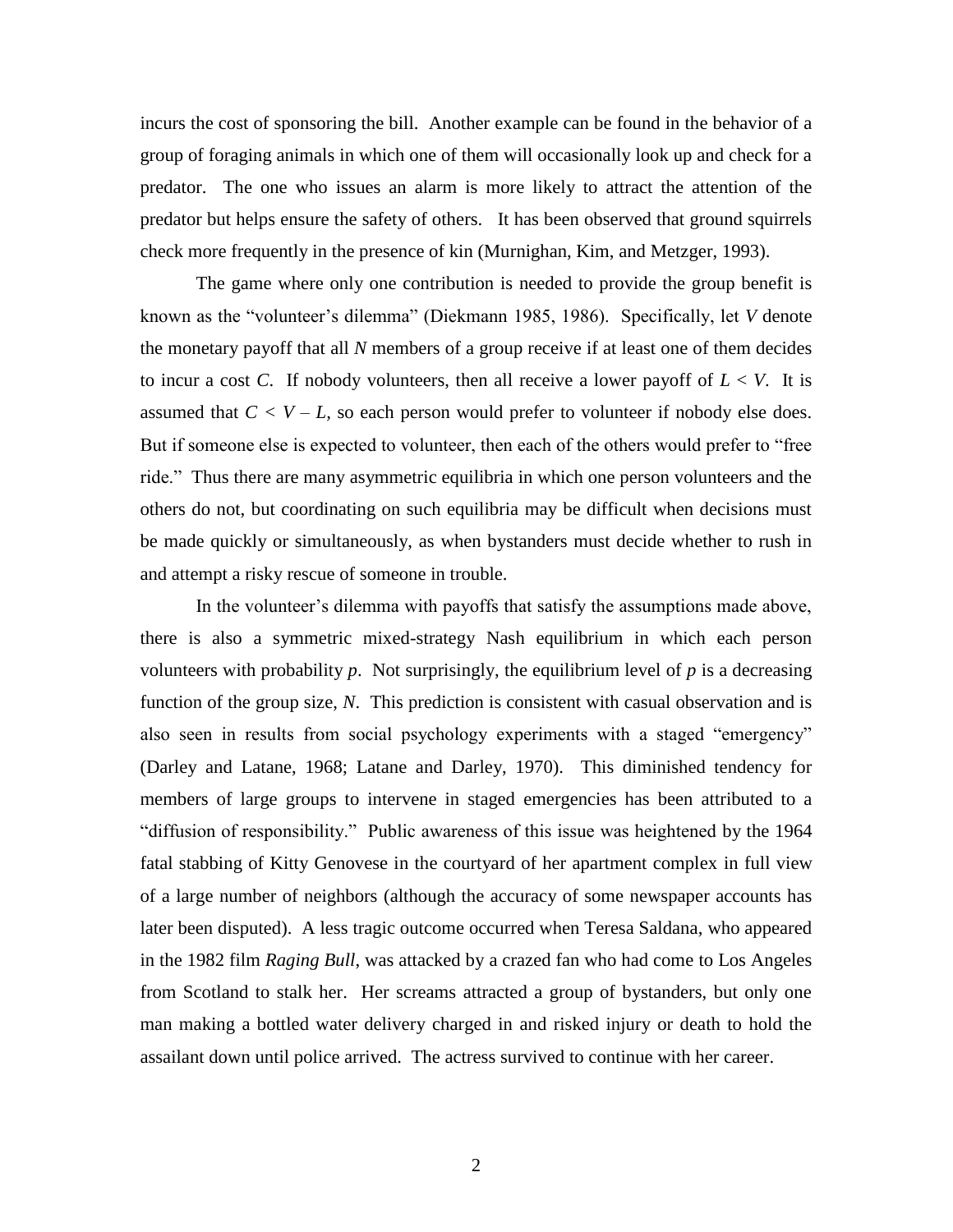Even though the individual probability of volunteering declines with group size, it may be the case that the probability of getting *at least one* volunteer does not decline as the number of potential volunteers increases. This possibility may seem intuitive, but it is at odds with the symmetric Nash equilibrium. For example, if  $V = $1.00, C = $0.20$ , and  $L = $0.20$ , it will be shown in the next section that the Nash prediction is for individual volunteer rates to decline from  $\frac{3}{4}$  to  $\frac{1}{2}$  as the group size increases from 2 to 3. So the chances of getting at least one volunteer goes from  $1 - (1 - (3/4))^2 = 0.94$  for  $N = 2$ down to  $1 - (1 - (1/2))^3 = 0.88$  for  $N = 3$ . Moreover, as *N* goes to infinity, the Nash prediction for the probability of getting at least one volunteer falls to 0.75. Franzen (1995) tested this unintuitive prediction for group sizes ranging from 2 to 101. The volunteer rate fell from about 2/3 for small groups to about half that rate for large groups, and the probability of getting at least one volunteer was close to 1 for groups with 10 or more people. Subjects in this experiment completed a questionnaire and received results and monetary payments later by mail.

There can be considerable "noise" and confusion in a one-shot game, due to calculation errors and unobserved preference shocks, which may persist in repeated games with random matching. As a consequence, the probability of getting at least one volunteer could approache 1 for large groups. McKelvey and Palfrey (1995) proposed a generalization of the Nash equilibrium, the quantal-response equilibrium (QRE), which incorporates noise effects in an *equilibrium* framework that requires choice probabilities to be consistent with beliefs. The symmetric QRE prediction is that the probability of getting at least one volunteer will approach 1 for sufficiently large groups (Goeree and Holt, 2005). Equilibrium theories should be tested under conditions in which beliefs have had a chance to stabilize, and therefore this paper will report the results of repeated volunteer's dilemma games with random matching.<sup>1</sup> Note that it would be difficult for subjects to somehow coordinate on asymmetric equilibria with random matching, and therefore, our analysis will focus on the symmetric equilibrium predictions. In the online

<sup>&</sup>lt;sup>1</sup> Many volunteers' dilemma situations (e.g. saving a victim) are not repeated. Random matching is a standard method of providing subjects with a series of 1-shot interactions in which they are able to learn about others' behavior in a general sense, without learning about the prior behavior of the specific people with which they are currently matched.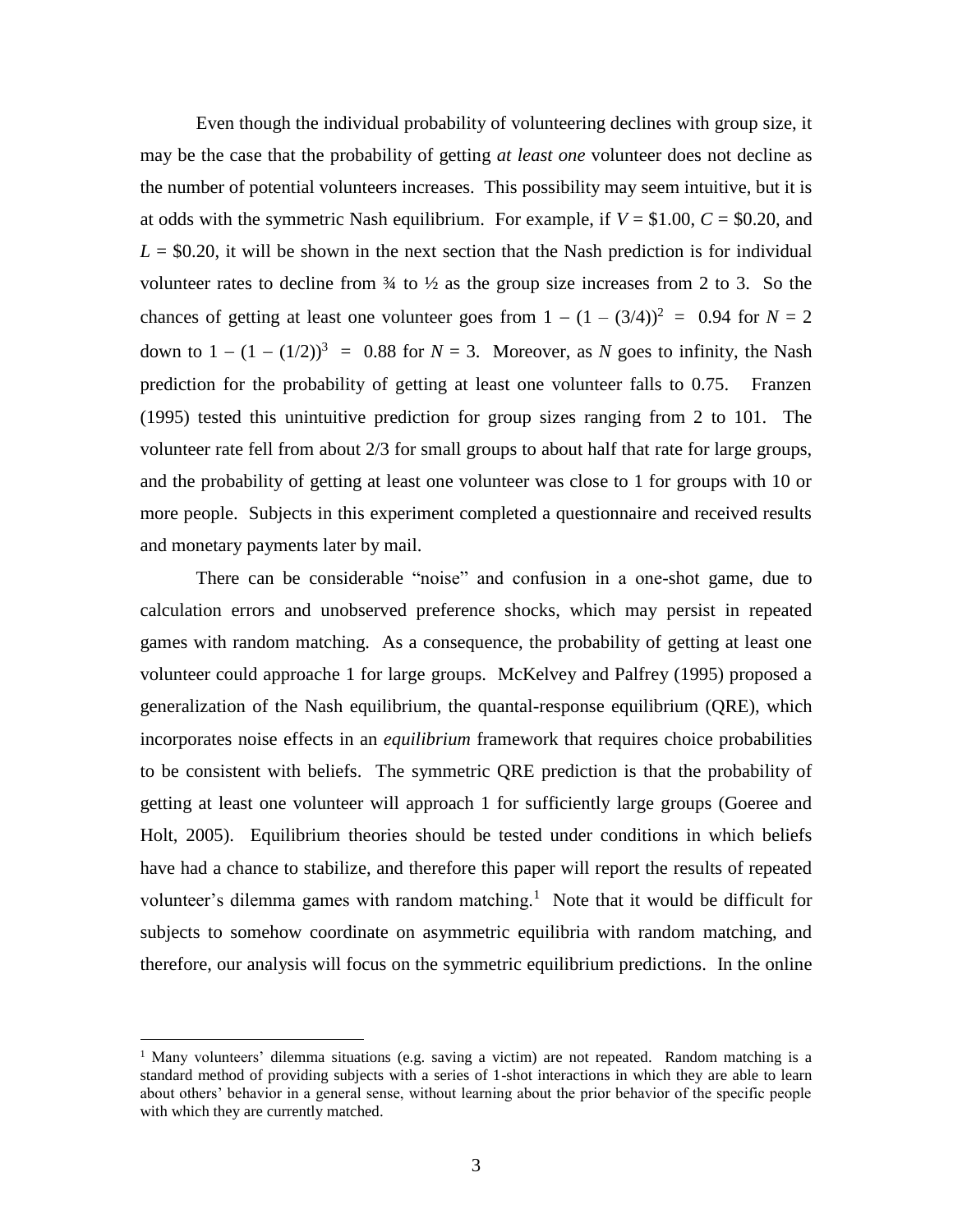appendix, however, we do provide a detailed comparison of volunteer rate and variance predictions for symmetric and all possible asymmetric equilibria.

While theoretical explorations into the volunteer's dilemma are widespread, experimental evidence is relatively limited. Healy and Pate (2009) consider the effects of announced cost asymmetries, while others (i.e. Otsubo and Rapoport, 2008) examine a more dynamic volunteer's dilemma game with a finite horizon and a decreasing benefit of the public good over time. Otsubo and Rapoport find that subjects tend to volunteer earlier than predicted by theory, have difficulty coordinating on asymmetric equilibria, and volunteer more when the cost is lower. They also observe a large degree of heterogeneity across subjects in their free-riding behavior, a result that is featured in our data as well.<sup>2</sup> The decision of whether to volunteer or not depends on beliefs about others' decisions. Vesterlund, Babcock, Recalde, and Weingart (2015) consider the effects of gender sorting and find evidence that people believe that women are more likely to volunteer in mixed-gender groups. Finally, Bergstrom, Garratt, and Leo (2015) consider an interesting variation in which one person, designated as the victim, receives a benefit if at least one other volunteers. They elicited utility payoffs from participants, using a timed mechanism to select a contributor. Subjects are motivated in part by interpersonal comparisons of volunteer decisions in this game.

A final issue to be addressed is the nature of any biases that might cause volunteer rates to deviate systematically from Nash predictions. Both Diekmann (1986) and

 $2$  Diekmann (1985) notes another unintuitive feature of the mixed-strategy Nash equilibrium in asymmetric volunteer's dilemma games. Since each person must be indifferent between their two decisions in order to be willing to randomize, the expected payoffs for volunteering and not volunteering must be equal. In a two-person game, an increase in one person's volunteer cost will not alter that person's predicted volunteer rate, since any change would cause the *other* person to no longer be indifferent. But the person whose cost has increased must be "induced" back to indifference by lowering the equilibrium volunteer rate of the person whose cost has not changed. Recall the numerical example given above ( $V = $1.00$ ,  $C = $0.20$ ,  $L =$ \$0.20), which produces a Nash volunteer rate of 0.75 with  $N = 2$ . It can be shown that a three-fold increase in one person's cost, from \$0.20 to \$0.60, will not alter that person's equilibrium volunteer rate but will reduce the *other person's* rate from 0.75 to 0.25. This absence of an "own-payoff effect" is unintuitive, and such effects have been observed and explained by a quantal-response approach in some other asymmetric 2x2 games with unique mixed-strategy equilibria (Goeree, Holt, and Palfrey, 2003). Diekmann (1985) provides some evidence for own-payoff effects in 2-person volunteer's dilemma games, although the results for 5-person games were more ambiguous. As was the case with the Franzen (1995) experiment discussed above, these asymmetric-payoff experiments were done as one-shot games in which subjects filled out questionnaires and received results and payoffs by mail. More recently, Healy and Pate (2009) find experimental evidence that individual volunteer rates decrease both with an increase in own cost and a decrease in other group members' costs.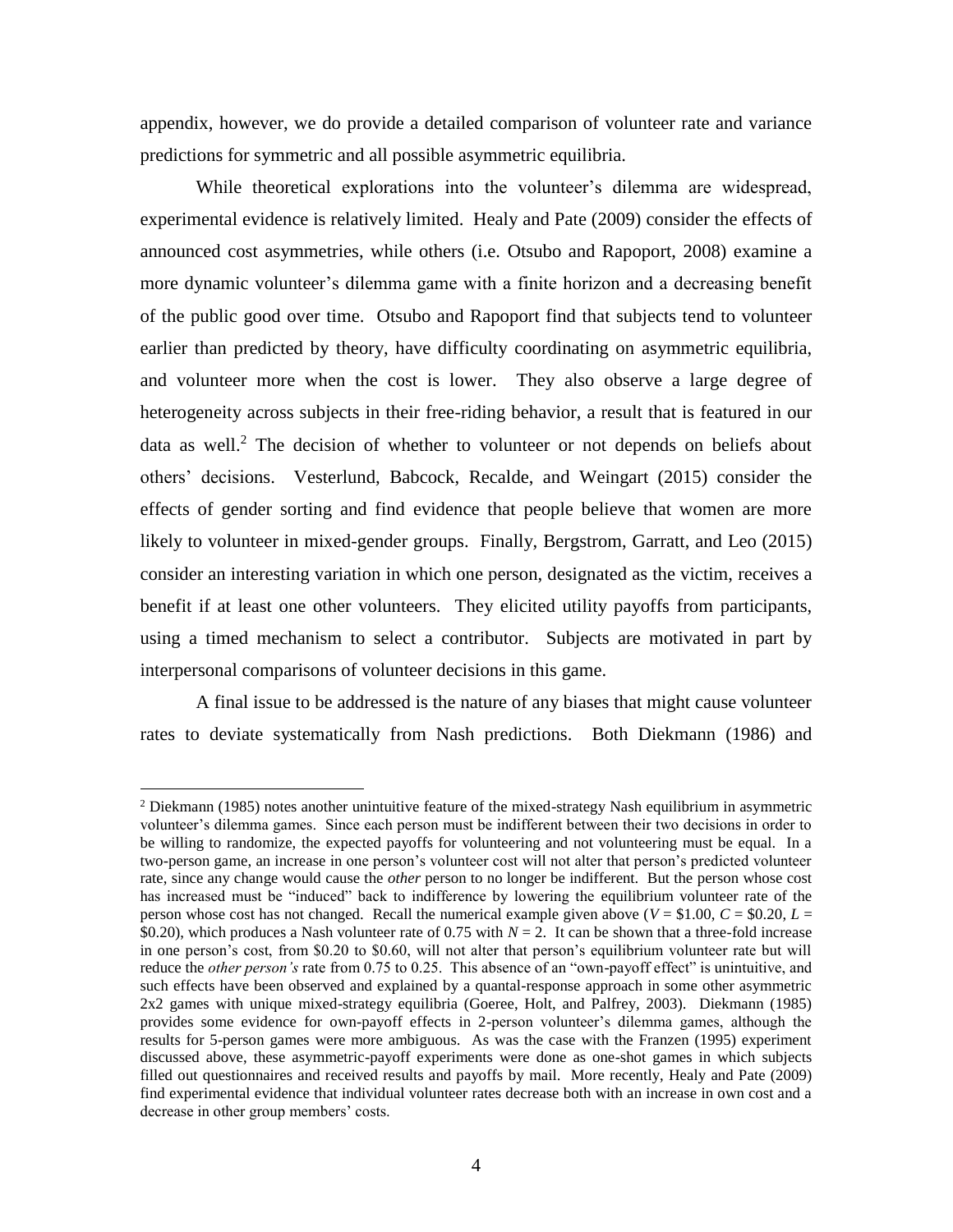Franzen (1995), for example, report volunteer rates that were generally in excess of Nash predictions for all group sizes in one-shot games administered via a questionnaire. This tendency for excess cooperation might be explained by altruism, confusion, or misaligned expectations in games played only once. In the laboratory experiments with repeated random matchings that are reported in this paper, volunteer rates are too low for small group sizes (2 and 3), and are slightly above Nash predictions for larger group sizes (6, 9, and 12). The volunteer's dilemma is an ideal setting in which to consider behavioral noise, since the outcome can be sensitive to the decision of a single individual.<sup>3</sup> Once randomness in decision-making is included, there seems to be a downward bias in volunteer rates for all treatments. This downward bias could be due to the fact that individuals have a "cool" glow propensity to free-ride by not volunteering. Alternatively participants may anticipate some regret associated with a volunteer decision when it turns out to be unneeded. Therefore, we will consider a stochastic (quantal response) model with individual-specific propensities or aversions to volunteering that could be due to some of these potential biases. It is reasonable to expect that individuals would differ in terms of sensitivity to behavioral biases, and this conjecture is consistent with the observed variation in individual volunteer rates. The heterogeneous quantal response model allows for these differences by permitting a distribution of individual "types" (propensities or aversions, depending on the specification). 4 The equilibrium requires that beliefs about others' volunteer probabilities match the proportions of volunteer decisions that are jointly determined by these beliefs, by the distributions of individual types, and by any residual "noise" in the decision-making process. The estimation process is innovative in that the equilibrium (in which beliefs match decision proportions) must be solved for at each stage of the iterative search for parameters that maximize the likelihood function.

#### **II. The Symmetric Nash Equilibrium**

 $\overline{a}$ 

A decision to volunteer results in a sure payoff of  $V - C$ , and a decision not to volunteer yields the high payoff, *V*, if at least one other person volunteers. In a

<sup>&</sup>lt;sup>3</sup> Other games with this type of sensitivity include jury voting under a unanimity rule, or coordination games where the lowest effort determines all players' payoffs.

<sup>&</sup>lt;sup>4</sup> See Goeree, Holt, and Palfrey (2016, Chapter 5) for a general specification of a heterogeneous quantal response equilibrium and relevant references.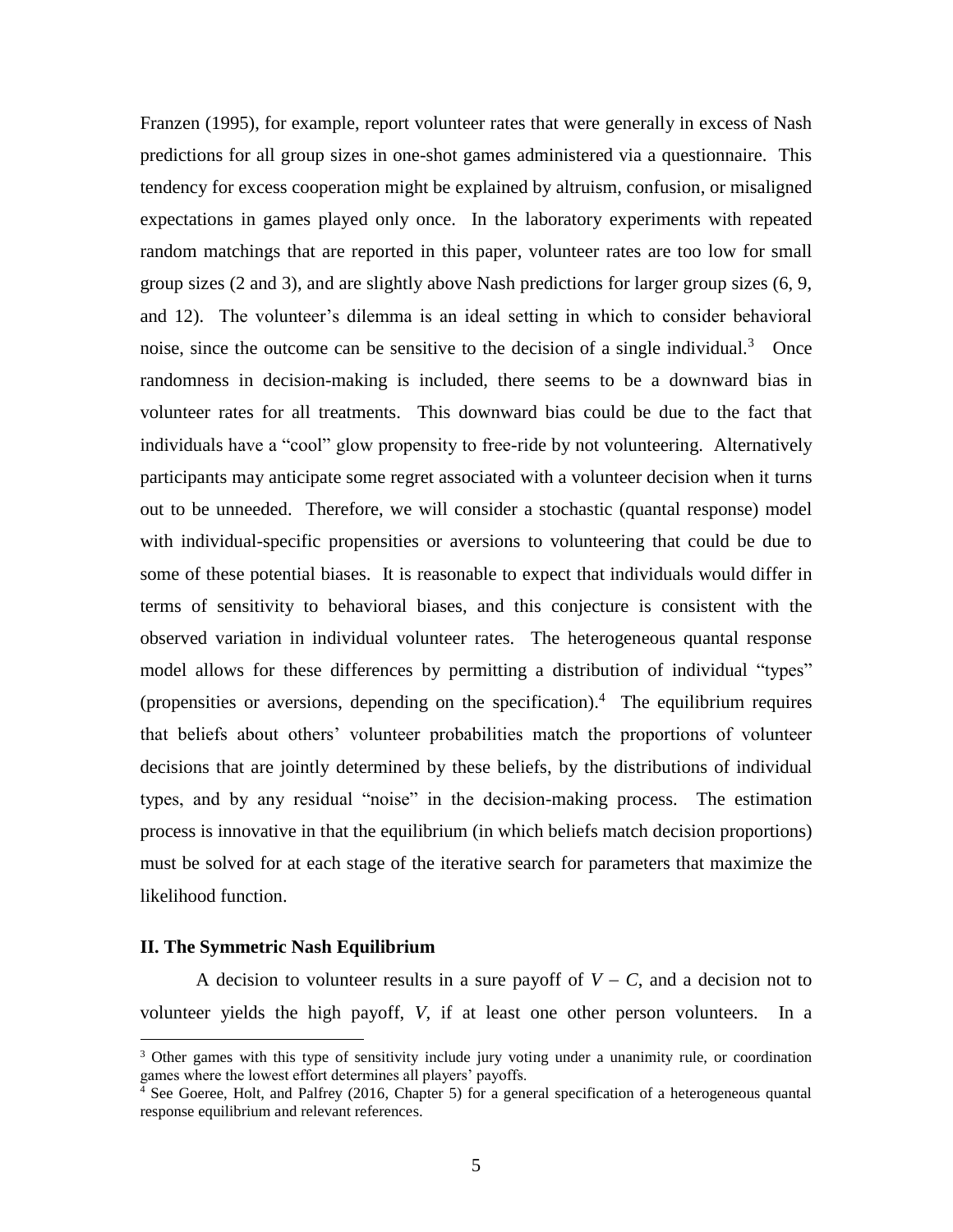symmetric equilibrium, all players volunteer at a rate *p*, so the probability of getting at least one volunteer decision from the  $N-1$  others is:  $1-(1-p)^{N-1}$ . Recall that the payoff if nobody volunteers is *L*, so the expected payoff from not volunteering is provided on the right side of (1). In order to be willing to randomize, this expected payoff must equal the

sure volunter payoff of 
$$
V - C
$$
 on the left side of (1):

\n
$$
V - C = V \left[ 1 - (1 - p)^{N-1} \right] + L(1 - p)^{N-1}.
$$

Thus the symmetric Nash equilibrium probability of not volunteering is:

(2) 
$$
1-p = \left(\frac{C}{V-L}\right)^{\frac{1}{N-1}}
$$

and hence the equilibrium volunteer rate is determined:

(3) 
$$
p = 1 - \left(\frac{C}{V - L}\right)^{\frac{1}{N-1}}.
$$

Therefore the volunteer rate will be decreasing in *N* if  $C/(V-L) < 1$ , as assumed.

Next consider the probability that none of the *N* players decide to volunteer, which is  $(1 - p)^N$ . This probability can be calculated from (2):

which is 
$$
(1 - p)^n
$$
. This probability can be calculated from (2):  
\n(4) 
$$
Pr(no-volume) = (1 - p)^N = \left(\frac{C}{V - L}\right)^{\frac{N}{N-1}},
$$

which is increasing in *N* when  $C < V - L$ , as assumed.

#### **III. Procedures**

Cohorts of subjects participated in 20 consecutive decision periods, with random matching, although the number of periods was not announced. The game is symmetric in that the benefit to every member of the group was \$1.00 (*V*) if at least one person volunteered, and the individual cost of volunteering was \$0.20 (*C*) for each person. In the absence of any volunteers, each person in the group earned \$0.20 (*L*). Group size (*N*) varied across treatments and took one of five values: 2, 3, 6, 9, or 12. These group sizes were chosen because they induce Nash equilibria on both sides of ½. Specifically, as can be seen from equation (3), the symmetric Nash equilibrium volunteer probability falls from 0.75 to 0.5 to about 0.25 as the group size increases from 2 to 3 to 6. Three sessions were conducted in each of these three treatments, two at the University of Virginia and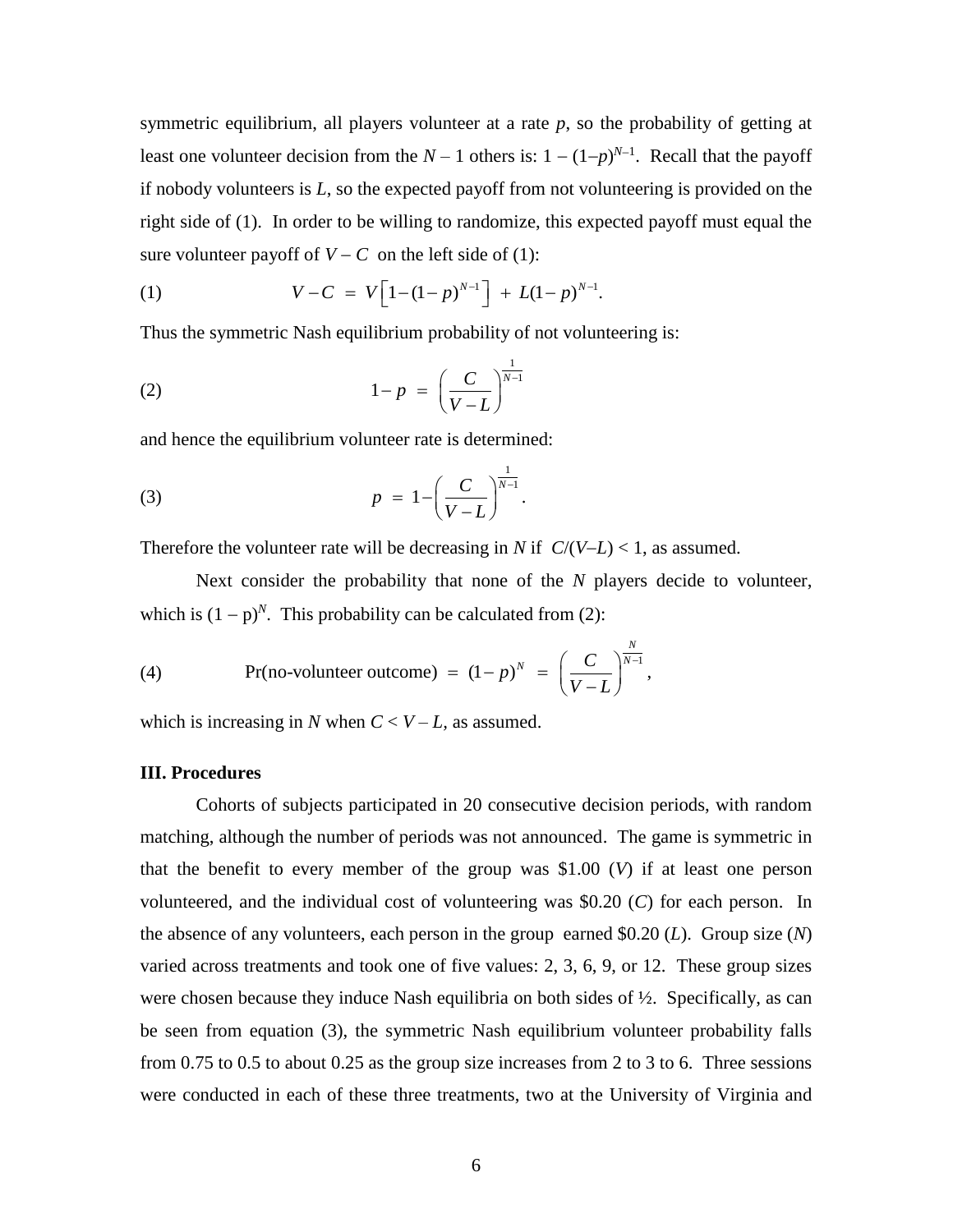one at UCLA. In addition, we used the large lab at UCLA to run a session with 24 participants (4 groups of size 6), a session with 36 participants (4 groups of size 9), and a session with 48 participants (4 groups of size 12). The two "out-of-sample" test sessions with group size 3, described in section VII, were conducted at the University of Virginia.

Participants were seated at visually isolated computer terminals. Instructions were both displayed on the subjects' screens and read aloud by an experimenter. Neutral terminology was used to avoid any bias due to the volunteer's dilemma scenario. Thus, each individual chose whether to "invest" or "not invest," where investment by any member of the group at a cost would provide a monetary benefit to all members of the group, regardless of whether they chose to invest.<sup>5</sup> After each round, subjects were told the number of volunteer decisions (if any) for their group in that round. Subjects were undergraduate students recruited from classes at the University of Virginia and UCLA. Each subject was paid \$6 for showing up and any additional earnings from the experiment. Total earnings for the experiment, which lasted approximately 45 minutes, averaged about \$21 and were paid in cash at the conclusion of the experiment.

### **IV. Data**

 $\overline{a}$ 

The results for all sessions are reported in the tables below. Table 1 displays average volunteer rates by session, along with treatment averages and Nash predictions. The data for the UCLA sessions are shown in italic type, and it is apparent that there is no obvious subject pool difference. The session averages are ranked inversely with group size, as predicted.

|                         | $N=2$            | $N=3$            | $N=6$            | $N=9$           | $N=12$        |
|-------------------------|------------------|------------------|------------------|-----------------|---------------|
|                         | $(34$ subjects)  | $(36$ subjects)  | $(48$ subjects)  | $(36$ subjects) | (48 subjects) |
| <b>Session Averages</b> | 0.55, 0.51, 0.49 | 0.42, 0.38, 0.39 | 0.28, 0.20, 0.31 | 0.19            | 0.19          |
| <b>Overall Average</b>  | 0.52             | 0.40             | 0.28             | 0.19            | 0.19          |
| Symmetric Nash          | 0.75             | 0.50             | 0.24             | 0.16            | 0.12          |

Table 1. Volunteer Rates (UCLA Sessions in Italics)

 $<sup>5</sup>$  The instructions are provided in the Appendix. The software interface used to conduct the experiment can</sup> be found on the V*e*conlab website: (http://veconlab.econ.virginia.edu/vd/vd.php).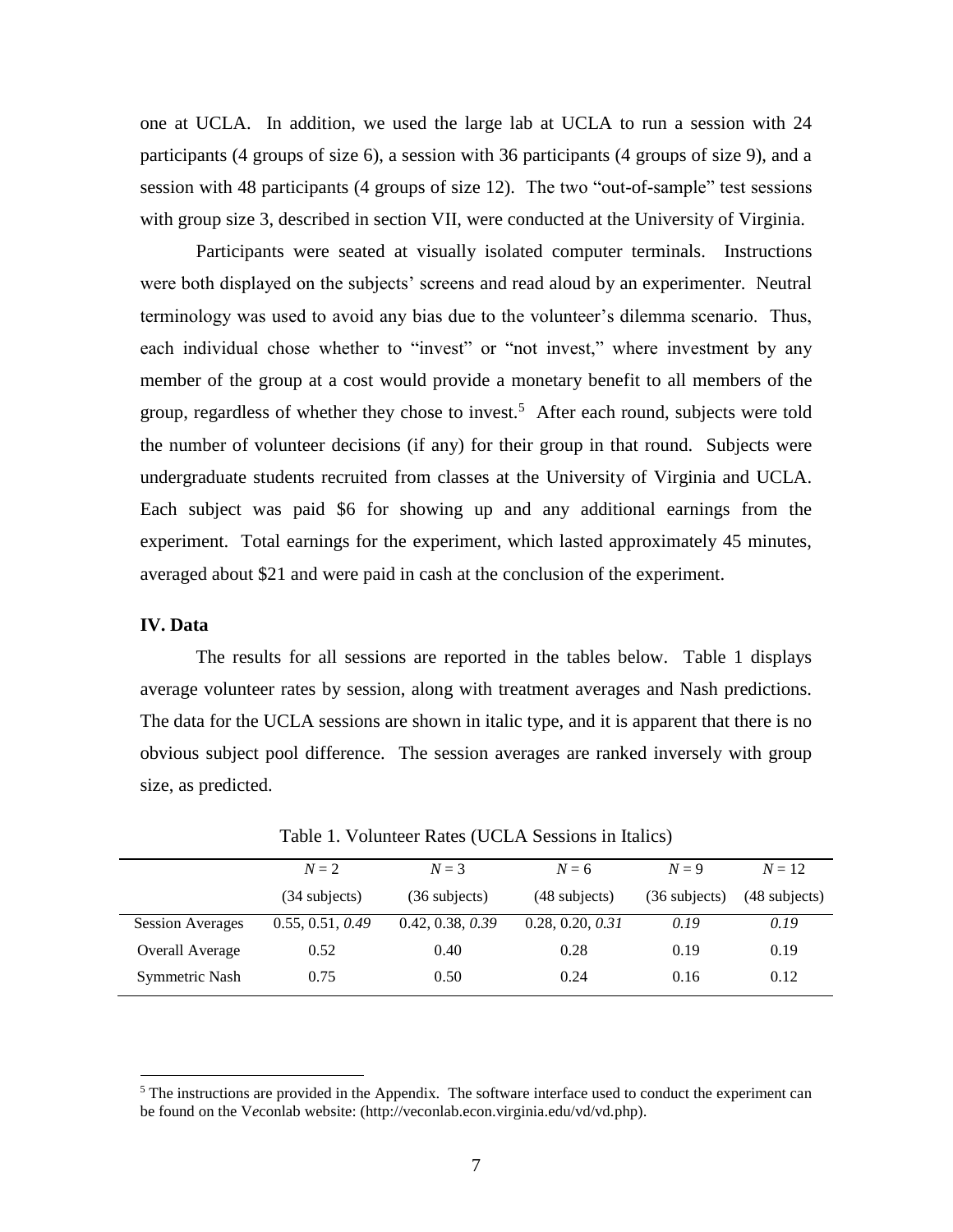The averages by treatment, along with the symmetric Nash predictions, are also plotted in Figure 1. The small dotted gray lines around the Nash predictions show 95% confidence intervals around the predicted symmetric Nash equilibrium volunteer probability.<sup>6</sup> The data averages are declining in group size, but they do not reflect the predicted degree of sensitivity to this variable.



**Figure 1.** Volunteer Probabilities: Nash predictions (thick dashed line) with corresponding 95% confidence interval bounds (thin dashed lines) and observed average (solid line)

Instead of ranging from 0.75 to 0.12, as predicted in a symmetric Nash equilibrium, the observed average volunteer rates are much more condensed and range only from 0.52 to 0.19. There seems to be some underlying influence that causes observed probabilities to

 $6$  Given the Nash equilibrium predicted volunteer probability and the number of trials in the data for each treatment (680, 720, 960, 720, and 960 for *N*=2, 3, 6, 9, and 12, respectively), we can determine the cumulative distribution function for the number of volunteer decisions using the binomial density function. The lower bound represents the volunteer rate corresponding to the number of trials where the cumulative distribution is 0.025 and the upper bound represents the volunteer rate corresponding to the number of trials where the cumulative distribution is 0.975.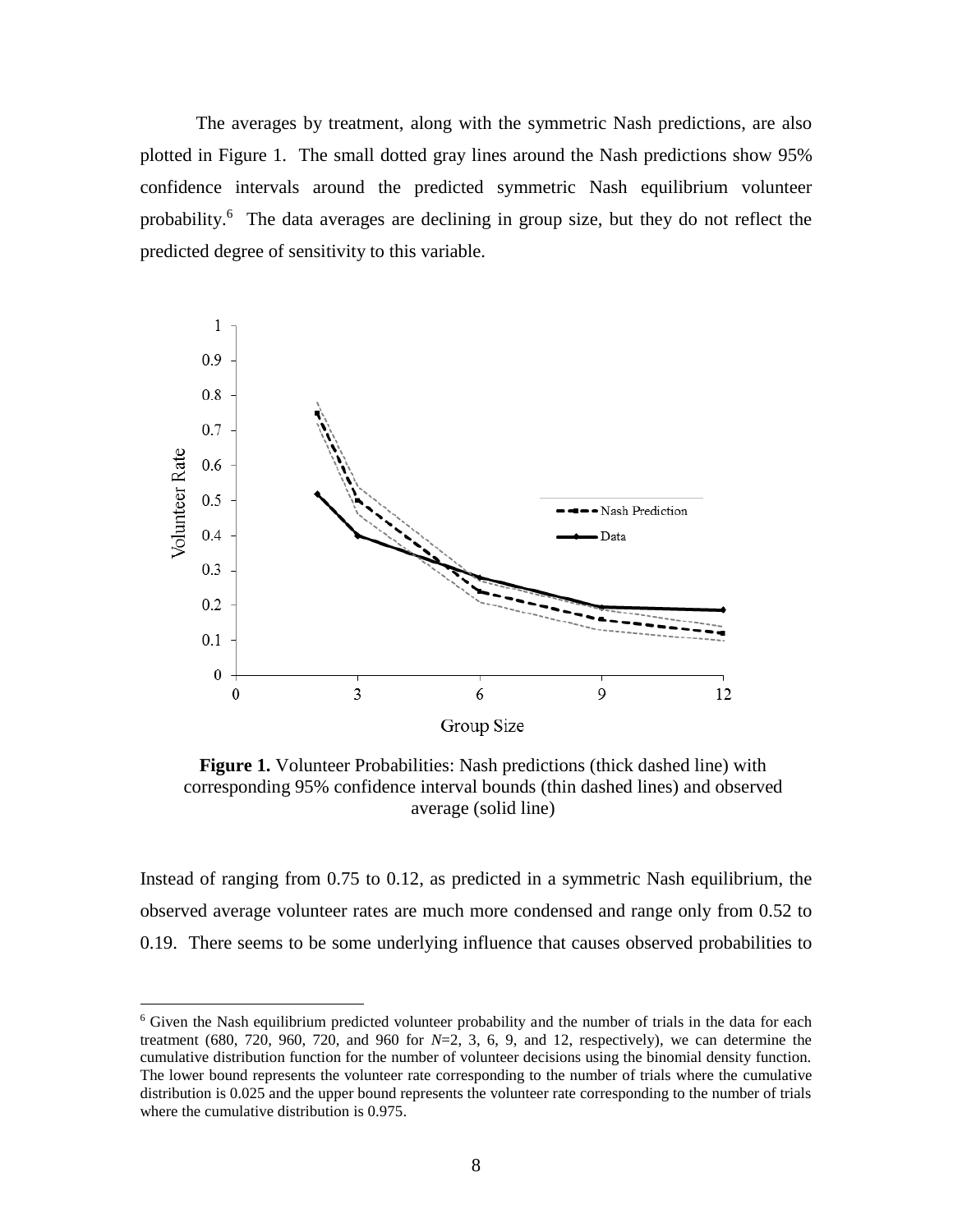be lower relative to the Nash prediction for smaller group sizes and higher for larger group sizes. Some explanations for this pattern will be considered in the next section.

As noted above, one unintuitive Nash prediction is that the probability that no members of a group volunteer actually increases with group size. The incidence of novolunteer outcomes is reported in Table 2 for each session, along with Nash predictions and treatment averages, which are also plotted in Figure 2. The small dotted gray lines around the Nash predictions show 95% confidence intervals around the predicted rate of no-volunteer outcomes.<sup>7</sup>

Table 2. Rate of No-Volunteer Outcomes (UCLA Sessions in Italics)

|                         | $N=2$            | $N=3$            | $N = 6$                 | $N=9$           | $N=12$                  |
|-------------------------|------------------|------------------|-------------------------|-----------------|-------------------------|
|                         | (34 subjects)    | $(36$ subjects)  | $(48 \text{ subjects})$ | $(36$ subjects) | $(48 \text{ subjects})$ |
| <b>Session Averages</b> | 0.20, 0.18, 0.25 | 0.21, 0.21, 0.24 | 0.13, 0.20, 0.15        | 0.13            | 0.11                    |
| Overall Average         | 0.21             | 0.22             | 0.16                    | 0.13            | 0.11                    |
| Nash Prediction         | 0.06             | 0.13             | 0.19                    | 0.21            | 0.22                    |



**Figure 2.** No-volunteer outcomes: Nash predictions (thick dashed line) with corresponding 95% confidence interval bounds (thin dashed lines) and data (solid line).

<sup>&</sup>lt;sup>7</sup> These bounds are calculated as the rate of no-volunteer outcomes  $(1-p)^N$  for the lower and upper bound volunteer probabilities reported in Figure 1.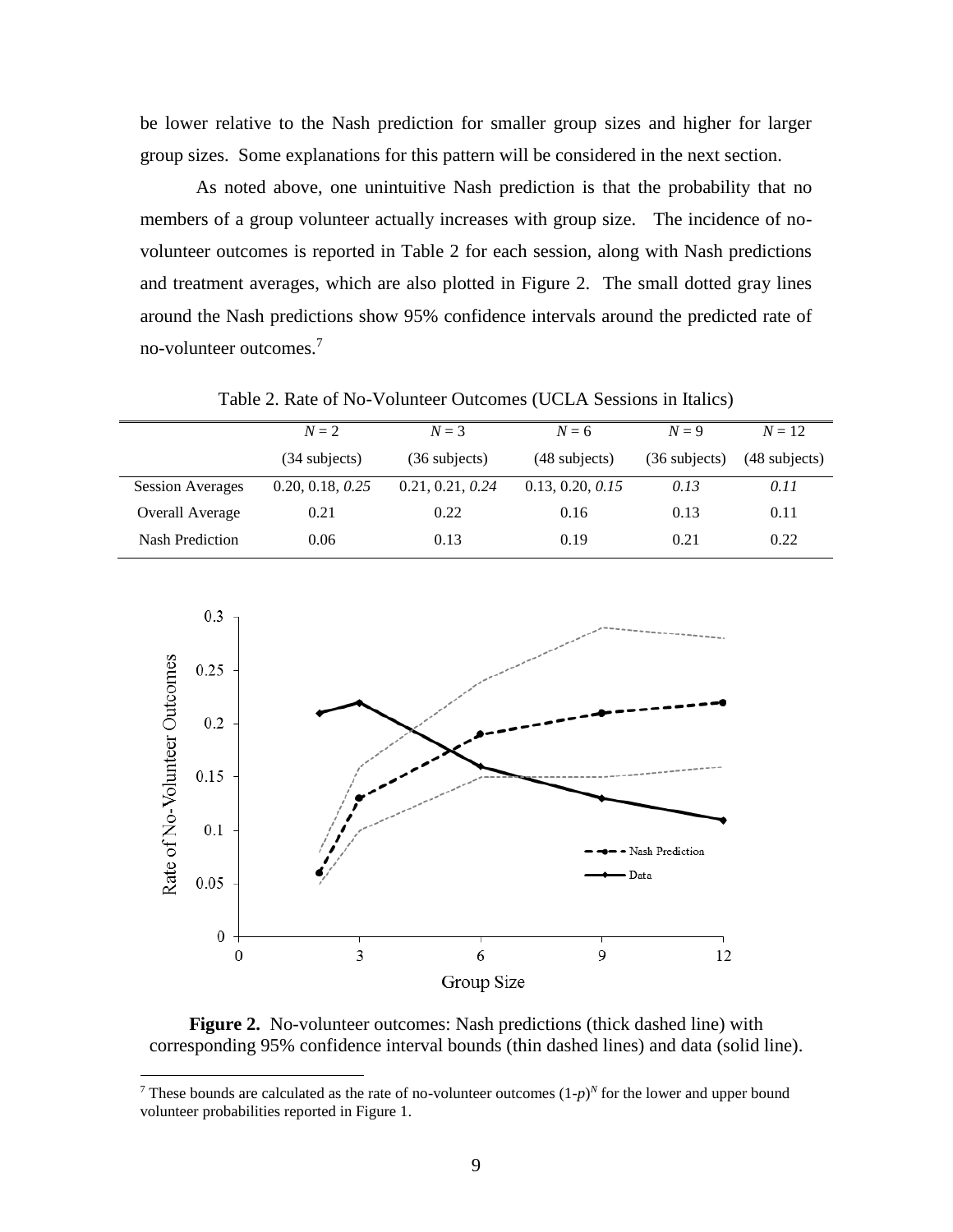Note that the probability of a no-volunteer outcome does not generally increase with group size, as predicted by the Nash equilibria. In contrast, this probability is decreasing for the larger group sizes, as shown in Figure 2. These observations motivate our first result:

*Result 1. Volunteer rates are declining in group size, as predicted in the symmetric Nash equilibrium. Volunteer rates, however, exhibit some "flatness" relative to predicted group size effects, and therefore, the rate of no-volunteer outcomes does not increase with group size as predicted.* 

*Support.* The null hypothesis of no group-size effect can be rejected at the 1 percent level, even if attention is restricted to session averages and qualitative rankings.<sup>8</sup>

One intuitive explanation for the declining rate of no-volunteer outcomes in the data is that there is some residual, non-strategic randomness in individual decisions that exceeds what is predicted in a symmetric Nash equilibrium. With very large groups, it is easy to imagine that *someone* will almost surely volunteer, whether it is due to distraction, error, or individual-specific factors. If this residual randomness puts a lower bound on the probability of volunteering, then the probability of no-volunteer outcomes will converge to 0 for very large groups. Residual non-strategic randomness would also tend to increase the variances of individual volunteer rates for all treatments. There is, of course, some variance even in a symmetric Nash equilibrium. In particular, if the Nash volunteer probability is *p*, then the predicted variances over 20 trials would be calculated as  $20p(1-p)$ , which range from a variance of 5 for group size 3 to a variance of about 2 for group size 12. In contrast, the individual variances observed in the data are an order of magnitude higher (ranging between variances of about 45 for  $N = 2$  to about 19 for the larger groups. These variance numbers will be discussed in more detail in the next

<sup>&</sup>lt;sup>8</sup> There are 11! ways that the 11 session averages could be ranked. Under the null hypothesis of no group size effect, each of these 11! rankings is equally likely. The alternative hypothesis is that volunteer rates are lower for larger groups. This alternative makes no prediction of rankings within a treatment. For example, there are 6 ways that the three  $N = 2$  sessions can be ranked in the top group, and 6 ways that the three  $N = 3$  sessions can be ranked in the second group, and 6 ways that the three  $N = 6$  sessions can be ranked in the third group. This implies that there are  $6x6x6 = 216$  ways that the session averages could be arrayed in a manner that is at least as extreme (in the direction of the alternative hypothesis) as what was observed. Since all 11! rankings would be equally likely under the null, the chances of seeing the ranking implied by the top row of Table 1 would be 216/(11!), or about 0.005%.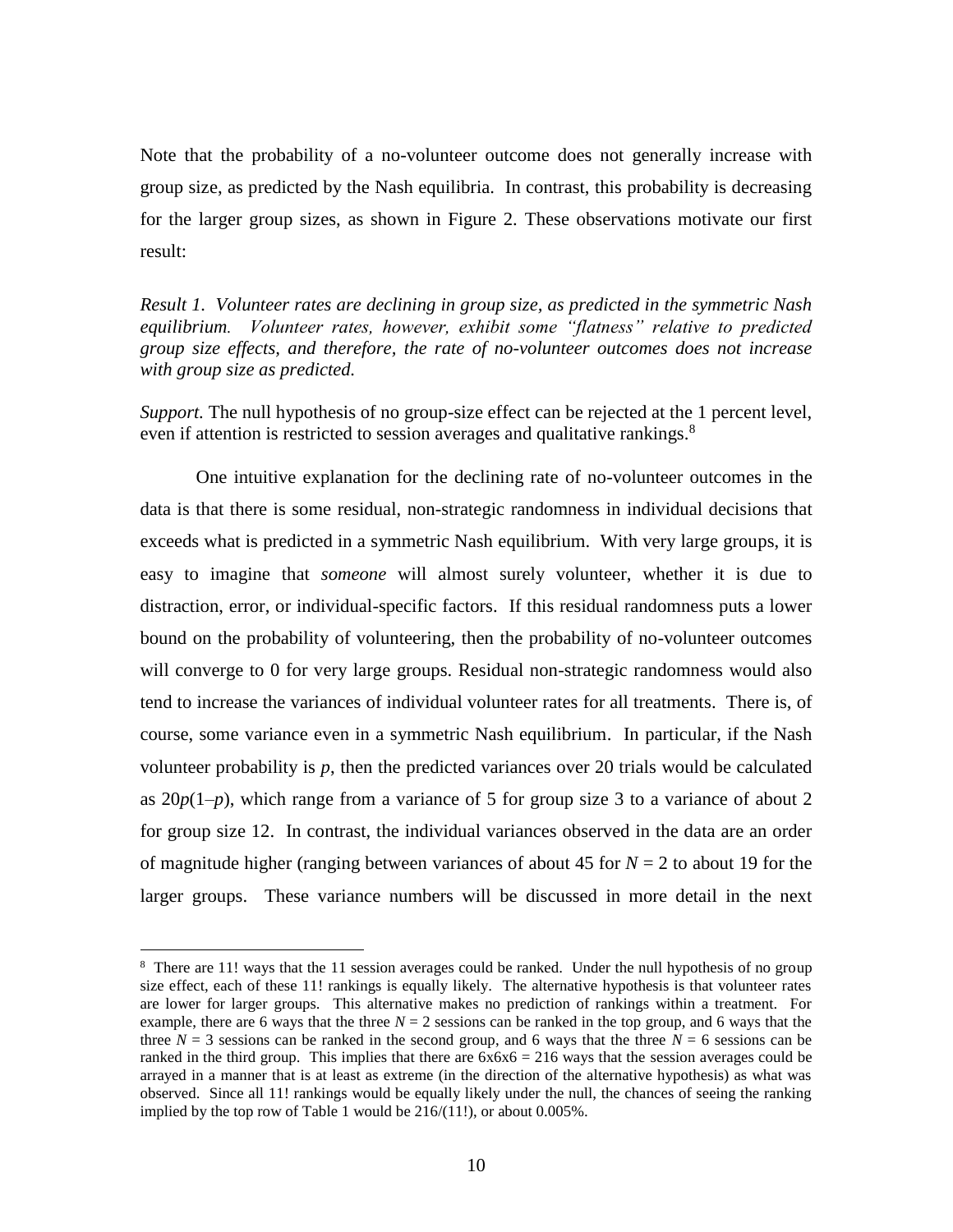section, where we consider equilibrium models of noisy behavior, and in section VI where we consider the equilibrium effects of unobserved heterogeneity.

#### **V. Noisy Behavior**

A standard way to model noisy behavior for simple binary choice decisions is to specify a probabilistic choice function (logit, probit, etc.) that maps expected payoff differences into choice probabilities. In an analysis of a game like the volunteer's dilemma, the expected payoffs themselves depend on beliefs about others' choices. The quantal response equilibrium (QRE) condition requires that the beliefs be rational in the sense that belief probabilities must correspond to choice probabilities (McKelvey and Palfrey, 1995). All players volunteer with probability *p* in a symmetric equilibrium, and the resulting expected payoffs for volunteering and not volunteering are  $\pi$ <sup>*v*</sup> = *V* – *C* and  $\pi_n = V(1 - (1-p)^{N-1}) + L(1-p)^{N-1}$  respectively. For estimation purposes, we use a logit function:

(5) 
$$
p = \frac{\exp(\lambda \pi_v)}{\exp(\lambda \pi_v) + \exp(\lambda \pi_n)},
$$

where  $\lambda$  is a precision parameter. Recall that  $\pi_n$  is a function of  $p$  and  $N$ , so (5) is a nonlinear equation that must be solved numerically for *p* as a function of  $\lambda$  and *N*. We will denote the solution by  $p(\lambda, N)$ . The intuition is that the probability, p, that enters the expected payoff functions can be thought of as a "belief" and the *p* on the left side of the logit formula in (5) is a choice probability. The equilibrium requires that these belief and choice probabilities be the same.

As  $\lambda$  goes to zero, the right side of (5) converges to  $\frac{1}{2}$  regardless of payoff differences, which corresponds to the case of perfectly noisy behavior. As *λ* goes to infinity, it can be shown that the probability of making the best choice goes to 1 and thus the quantal response equilibrium volunteer probability converges to the symmetric Nash equilibrium. Recall that expected payoffs for each decision are equal in a mixed-strategy Nash equilibrium, and if  $\pi_v = \pi_n$ , the response determined by (5) is  $p = \frac{1}{2}$ . Thus if the Nash equilibrium involves probabilities of  $\frac{1}{2}$  (as is the case for  $N = 3$ ), the quantal response prediction will also be ½, regardless of the magnitude of *λ*. Moreover, when the Nash equilibrium is above or below  $\frac{1}{2}$ , the effect of adding noise via a quantal response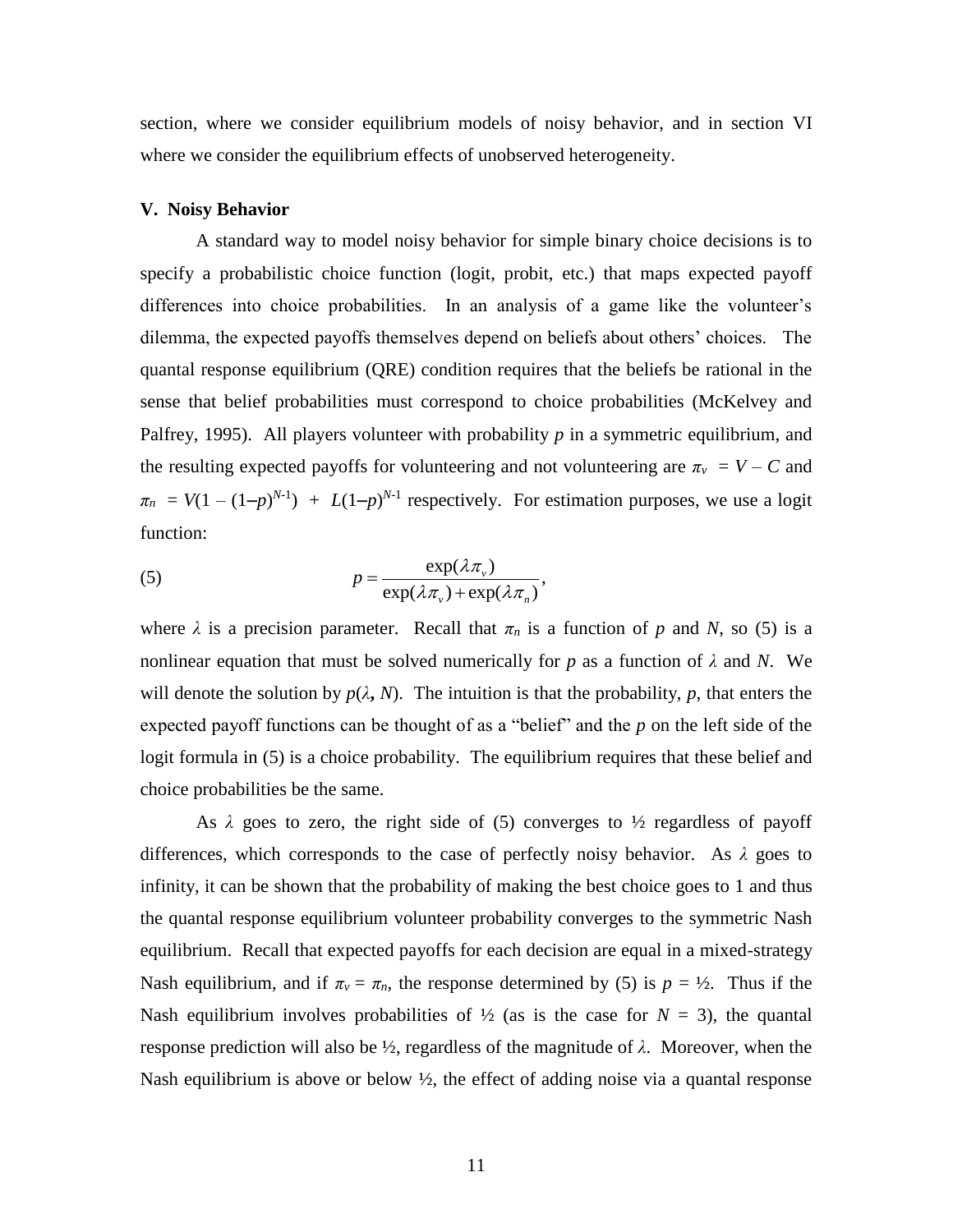will pull the prediction towards the midpoint of  $\frac{1}{2}$  in these *n*-person binary-choice games.<sup>9</sup> This "pull" to the center is somewhat reflected in the data plot for Figure 1.

To estimate the model, we specify the likelihood as a function of the QRE solution and the observed numbers of volunteer and no-volunteer decisions for each value of *N*. The data counts for volunteer decisions are denoted by  $v(N)$  for group sizes  $N = 2$ , 3, 6, 9, and 12. The corresponding data counts for no-volunteer decisions are *nv*(*N*). The likelihood function has a binomial structure, with the probabilities for each decision raised to a power that is the number of times that decision was observed. In particular, the likelihood is a constant (that we ignore in the maximization) times binomial expressions for each treatment:

(6)  $\Pi_{N=2,3,6,9,12} p(\lambda, N)^{v(N)} (1-p(\lambda, N)^{nv(N)})$ 

 $\overline{a}$ 

Then the log likelihood would be a constant plus a sum of decision counts times the logs of the associated QRE probabilities. At each iteration of the search process, the model must be solved for the quantal response probabilities,  $p(\lambda, N)$  before evaluating the likelihood function at each stage of the search for the maximum value. The results are shown in the QRE Predictions row of Table 3.

|                |            | Log                                  | QRE Predictions and Data Avg. $(N = 2, 3, 6, 9, 12)$ |                                |  |
|----------------|------------|--------------------------------------|------------------------------------------------------|--------------------------------|--|
|                | Precision  | Likelihood<br><b>Volunteer Rates</b> |                                                      | Rates of No-Volunteer Outcomes |  |
| Symmetric Nash |            |                                      | .75, .50, .24, .16, .12                              | .06, .13, .19, .21, .22        |  |
| <b>ORE</b>     | 11.0(0.87) | $-2392.4$                            | .67, .50, .31, .24, .20                              | .11, .13, .12, .08, .07        |  |
| Data Averages  |            |                                      | .52, .40, .28, .19, .19                              | .21, .22, .16, .13, .11        |  |

Table 3. Maximum Likelihood Estimates for the QRE Precision (Standard Error)

An alternative way to specify the model is in terms of an error parameter, μ, which is the reciprocal of the precision. This error parameter estimate is 0.01 (the reciprocal of the precision estimate of 11), with a standard error of 0.01, which is

<sup>&</sup>lt;sup>9</sup> These results do not depend on the particular logit parametric specification. See Goeree and Holt (2005), who consider a more general case where the shocks to expected payoffs are independently and identically distributed. More precisely, they assume that the difference between the shocks has mean 0 and this difference has a cumulative distribution function with the property that  $F(0) = \frac{1}{2}$ .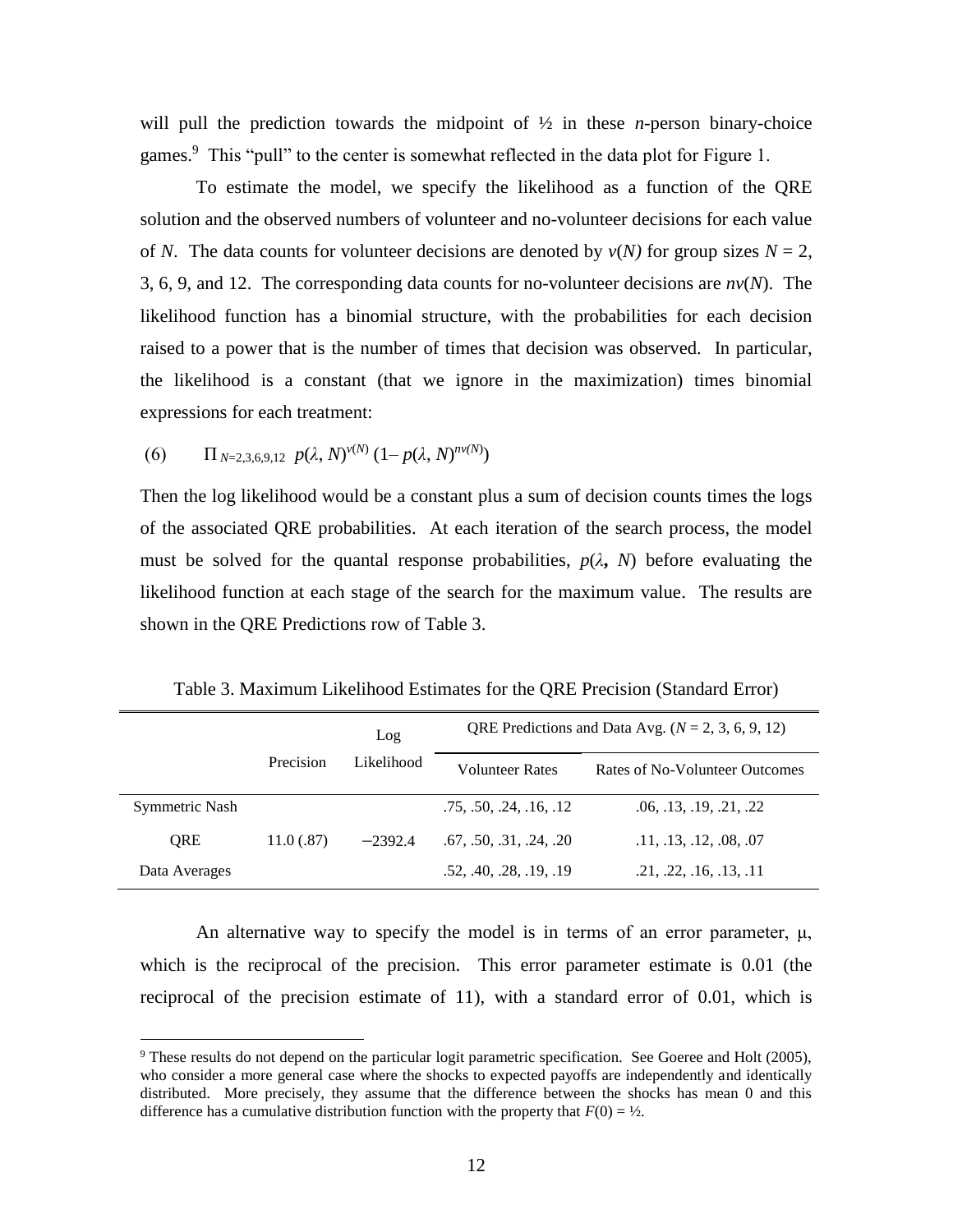significantly greater than zero at the 1% level. The symmetric Nash equilibrium is a special case of QRE with infinite precision  $(\mu = 0)$ , which supports the second result:

*Result 2. The quantal response equilibrium provides a better fit to the data than the symmetric Nash equilibrium; it tracks some of the flatness in volunteer rates as group sizes increase, and it is qualitatively consistent with the tendency for no-volunteer outcomes to decline with large groups.* 

Recall that the symmetric Nash equilibrium volunteer probabilities decreased too sharply compared to the data averages and the equilibrium rates of no-volunteer outcomes increased with group size in direct contradiction to the data. The most interesting departures of the QRE predictions from symmetric Nash predictions are 1) the probabilities of no-volunteer outcomes on the right side of Table 3 are generally decreasing in group size, and 2) the extreme volunteer rates for groups sizes of 2 and 12 are pulled toward the center. Both of these departures tend to improve theoretical predictions. It is immediately apparent, however, that the predicted volunteer rates for QRE in the center of the table (which range from 0.67 to 0.20) are too high for all group sizes, as compared with the data averages in the bottom row (which range from 0.52 to 0.19).

The symmetric Nash and QRE predictions differ even more sharply from the data in terms of variability. Recall that the variance of a binomial variable over *n* trials with probability *p* is:  $np(1-p)$ . For example, if the predicted probability is 0.5, as in both the QRE and symmetric Nash equilibria with group size 3, then the variance over 20 decision trials would be  $20/4 = 5$ , so the observed volunteer rates for a sample of 36 subjects in this treatments should be fairly tightly distributed around the predicted mean of 0.5. The actual observed variance in individual volunteer rates for the 3-person treatment is 26.3, as shown in the bottom row of Table 4, and a similar difference is observed in the other treatments, with lower variance for larger group sizes. There are, of course, asymmetric Nash equilibria for the 3-person game, for example if one of the three people volunteers with probability 1 and the others with probability 0, or if two people volunteer with probability 0.75 (as if it were a two-person group) and the other never volunteers. There would be no obvious way in which subjects in a random matching protocol could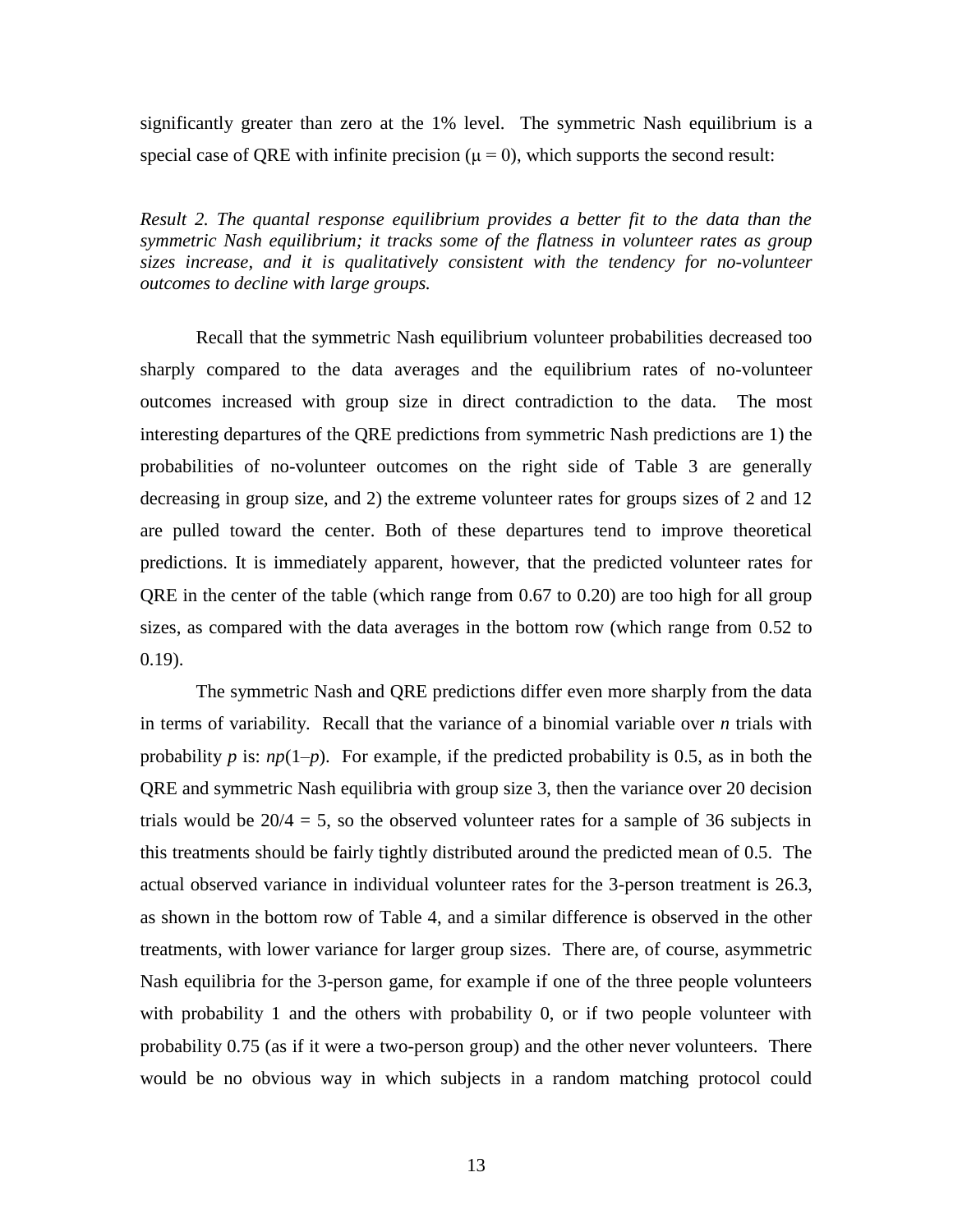coordinate or even agree on these asymmetric patterns. Moreover, the implied variance of volunteer rates across people for these two asymmetric Nash equilibrium are about 91 (when only one person volunteers) or 54 (when only two people are volunteering with positive probability), both of which are much larger than the variance of volunteer rates, 26.3, that was observed for this treatment. Asymmetric equilibria will be discussed in more detail in the next section.

|                          | Group size 2    |                 | Group size 3 Group size 6 | Group size 9    | Group size 12           |
|--------------------------|-----------------|-----------------|---------------------------|-----------------|-------------------------|
|                          | $(34$ subjects) | $(36$ subjects) | $(48 \text{ subjects})$   | $(36$ subjects) | $(48 \text{ subjects})$ |
| Symmetric Nash Variance  | 3.75            | 5.0             | 3.6                       | 2.7             |                         |
| <b>QRE</b> Variance      | 4.4             | 5.0             | 4.3                       | 3.6             |                         |
| <b>Observed Variance</b> | 44.6            | 23.6            | 18.7                      | 19.2            | 18.4                    |

Table 4. Predicted and Observed Variances Across Individual Volunteer Rates for 20 Trials

An examination of the volunteer rates by subject reveals that this high variability is due to the fact that many subjects almost never volunteer, with rates close to zero, and others volunteer at a significant rate, although the observed volunteer rates for the non-freeriders are not clustered around the observed averages. The cumulative distributions of observed volunteer rates for each treatment are shown in the left panel of Figure 3, where the darker and gray lines are for the larger group sizes of 9 and 12. The analogous cumulative distributions calculated from QRE predictions are shown on the right side, where it is obvious that QRE predictions are not tracking heterogeneity in volunteer rates.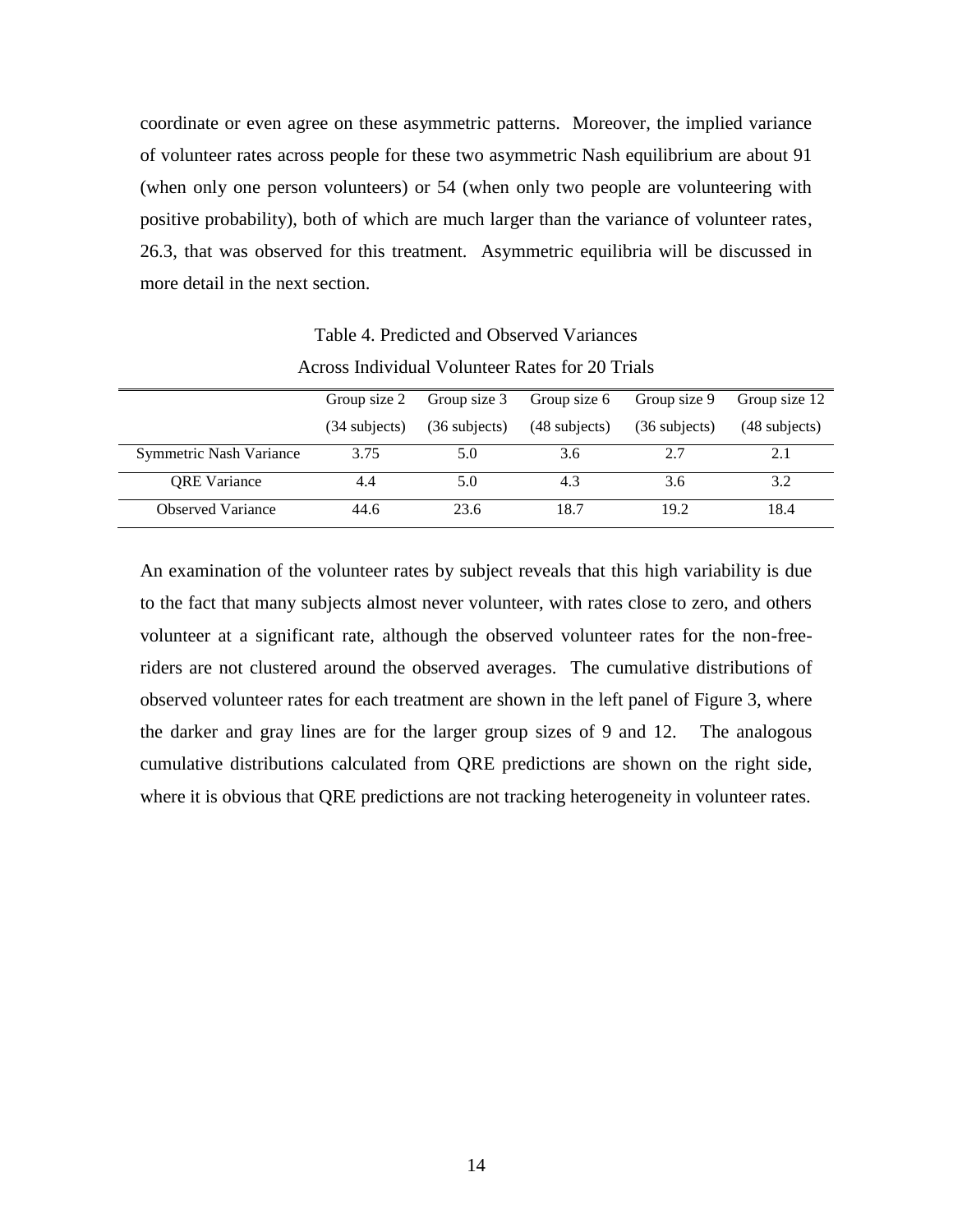

Figure 3. Cumulative Distributions of Volunteer Rates by Treatment: Data in Left Panel and QRE Predictions in Right Panel

The cumulative distributions in the figure rise sharply on the left side (near rates of 0), a feature that is most pronounced for large group sizes, which is consistent with the lower variances in Table 4 for larger groups. For example, the percentage of subjects that never volunteer ranges from 3% ( $N = 3$ ) to 25% ( $N=9$ ). However, the majority of other individuals appear to be randomizing between volunteering and not.<sup>10</sup> It is not uncommon for experimental papers that report conformity between theoretical predictions and data averages to mention "considerable heterogeneity" and behavioral differences that could be operating, but the patterns of variability differences in Table 4 and Figure 3 clearly call for more analysis.

<sup>&</sup>lt;sup>10</sup> The percentages of subjects that either always volunteer or never volunteer are 26%, 3%, 13%, 25%, and 21% for group sizes of 2, 3, 6, 9, and 12, respectively. Of those that volunteer at least once, a runs test is unable to reject a random sequence of decisions for 88%, 97%, 90%, 96%, and 95% of subjects in group sizes of 2, 3, 6, 9, and 12, respectively. Thus, there does appear to be randomness in the sequence of individual decisions even though the incentive to be unpredictable is sharply diminished with random matchings as long as average probabilities are maintained, because subjects are unaware of the history of decisions of individuals with whom they are matched.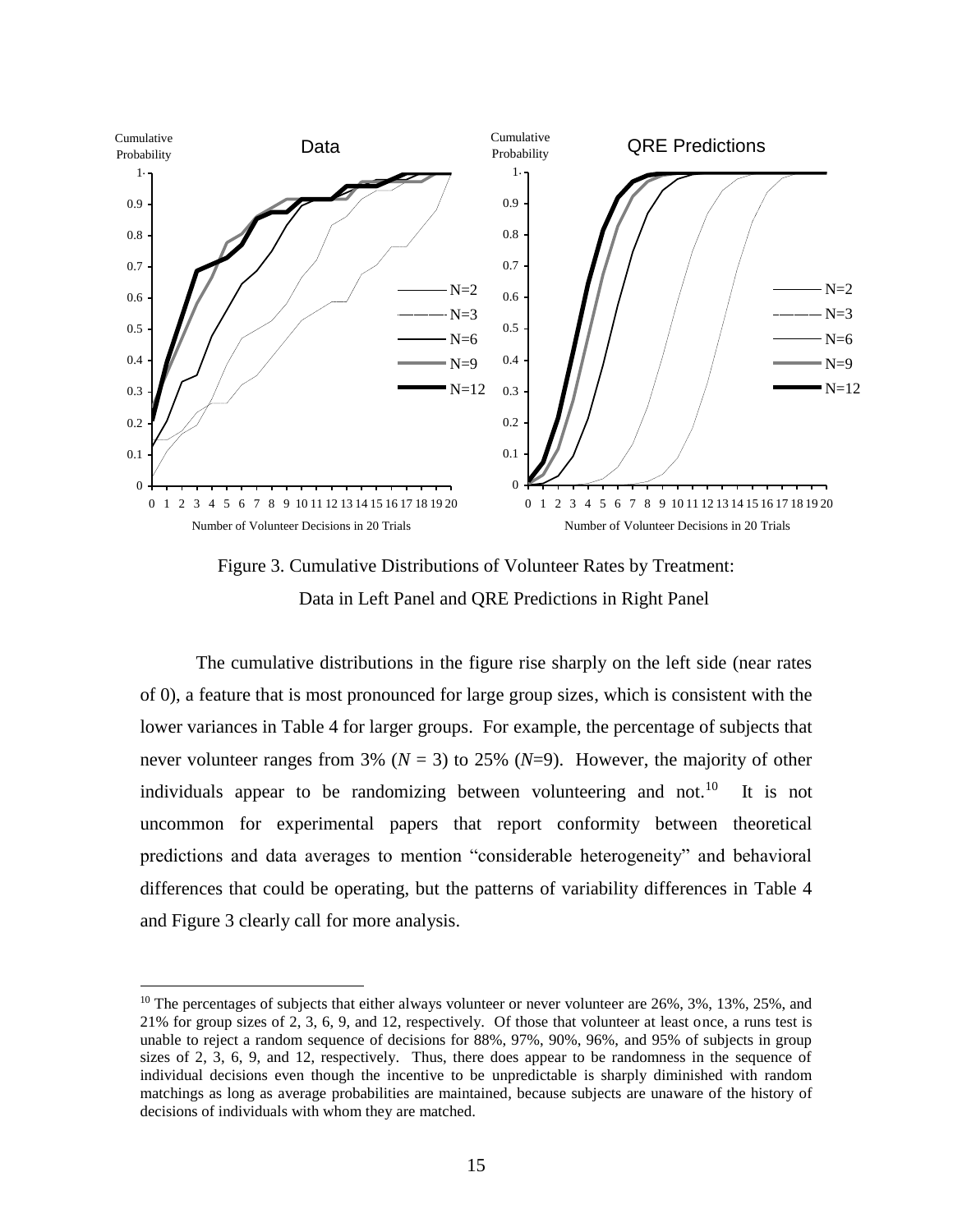#### **VI. Individual Heterogeneity and QRE**

 $\overline{a}$ 

There are several potential explanations for the individual heterogeneity observed in the data. One possibility is that individuals vary in their propensity to volunteer or the individual psychological benefit they receive from the act of volunteering itself. This is analogous to a "warm glow" received from volunteering that can differ across individuals. In this case, the expected payoff to individual *i* from volunteering can be modeled as  $V - C + \delta_i$  where  $\delta_i$  represents the warm glow propensity to volunteer, or cool glow propensity to free ride by not volunteering.

An alternative model of heterogeneity is that individuals differ in their aversion to volunteering unnecessarily, i.e. when another individual also chooses to volunteer. This captures the regret that might be felt when volunteering if there are other duplicate volunteers. This model of regret or "duplicate aversion" would imply that the expected payoff to individual *i* from volunteering is  $V - C - \gamma_1(1 - (1 - p)^{N-1})$  where  $\gamma_i$  represents the regret individual *i* feels from volunteering when another person also volunteers, which occurs with probability  $1 - (1 - p)^{N-1}$  assuming p is the average volunteer probability across all others. Heterogeneous models incorporating both propensities to volunteer and regret will be explored in the context of a quantal response equilibrium.<sup>11</sup>

Specifically, following Goeree, Holt, and Laury (2002), we model individual heterogeneity as a discrete truncated normal distribution. The individual propensities  $(\delta_i)$ and regrets  $(\gamma_i)$  are calculated on a range around a mean  $\mu$  (plus or minus one standard

<sup>&</sup>lt;sup>11</sup> The heterogeneous QRE models explored in this paper allow the heterogeneity to be modeled and interpreted as differences across individuals in their warm/cool glow propensity to volunteer or regret from unnecessarily duplicating the act of volunteering. Other heterogeneous QRE models instead allow for heterogeneity in the precision parameter  $(\lambda)$  across individuals (i.e. Rogers, Palfrey, and Camerer, 2009). Another possibility is based on the idea that people have heterogeneous beliefs. It is our view that people do not form precise but different beliefs about equilibria, but rather, they learn from experience based on their own encounters with prior random groupings. In this manner, different people will have different observed "histories." So histories determine beliefs via some learning model, and beliefs determine quantal responses, which in turn, determine how histories evolve. The steady state choice distributions for this process is a "stochastic learning equilibrium" as applied in Capra et al (2002) and analyzed more fully in Goeree, Holt, and Palfrey (2016, chapter 5), who prove existence using an assumption that players have finite memories. For example, an extreme special case would be Cournot best responses, which involve 1 period memories. For the price-competition game considered in Capra et al. (2002), the stochastic learning equilibrium distribution is a little flatter than the quantal response equilibrium for the game, due to the extra bit of randomness that arises from different individual histories. An alternative approach to belief heterogeneity is the Friedman and Mezzetti (2005) *random belief equilibrium* in which each person chooses a best response to their own belief profile that is a random draw from a distribution of possible random belief profiles.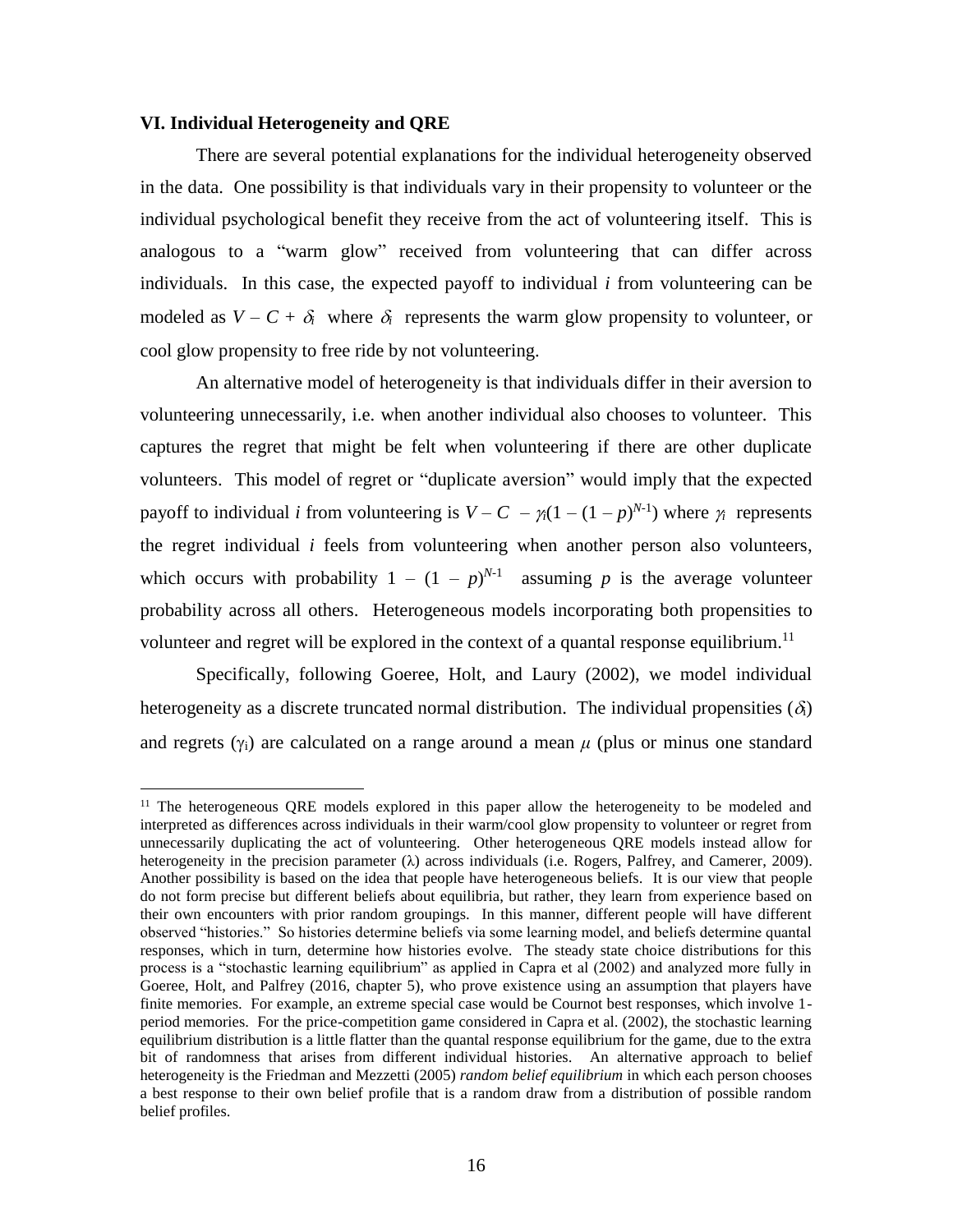deviation *σ*). This range is divided into 11 points:  $\mu - \sigma$ ,  $\mu - .8\sigma$ ,  $\mu - .6\sigma$ , ...  $\mu$ , ...  $\mu + \sigma$ . The normal density is evaluated at each of these points, and each density value is divided by the sum of all values, which yields a discrete "bell-shaped" distribution on this interval. The resulting densities will be denoted by  $f(t, \mu, \sigma)$  for  $t = 1, \dots 11$ . The approach is to use the probabilities of the 11 individual "types" to evaluate a weighted average of the quantal response probabilities for each type. In equilibrium, this average response must equal the volunteer probability that was used to compute expected payoffs for each decision. For each group-size treatment  $N$  (=2, 3, 6, 9, 12) and for each parameter set  $\lambda$ ,  $\mu$ ,  $\sigma$ , the QRE solution  $p(\lambda, \mu, \sigma, N)$  is calculated by minimizing the sum of squared "belief errors" (distances between the belief probabilities and the associated weighted average quantal responses). Then these QRE solutions are used to evaluate the likelihood function as the program searches for the parameter set that maximizes the likelihood.<sup>12</sup>

The final aspect of the estimation that differs from the previously considered homogeneous case is the structure of the likelihood function. With heterogeneity, we use data counts for each individual, which will be denoted by  $v(i, N)$  and  $nv(i, N)$  for the numbers of volunteer and no-volunteer decisions for person *i* in treatment  $N (= 2, 3, 6, 9, 1)$ 12). Thus the data counts are both person-specific and treatment-specific. The likelihood is a product of binomials, analogous to (6), using the response probabilities that depend on all parameters, the treatment, and the individual type *t*. These type-specific response probabilities will be denoted by  $p(\lambda, \mu, \sigma, N, t)$ . The products of the binomials are taken over all treatments and all *n*(*N*) subjects in each treatment with group size *N*. The terms in the square brackets in (7) are sums of binomials for each type *t* of each person, weighted by the type probability  $f(t, \mu, \sigma)$ . The likelihood is a product (across treatments and people) of type-weighted sums for each person.

(7) 
$$
\Pi_{N=2,3,6,9,12} \Pi_{i=1..n(N)} [\Sigma_{t=1...11} p(\lambda,\mu,\sigma,N)^{v(i,N)} (1-p(\lambda,\mu,\sigma,N,t))^{nv(i,N)} f(t,\mu,\sigma)].
$$

 $12$  Goeree, Holt, and Laury (2002) previously estimated a quantal response model of voluntary contributions to a public good with a truncated normal distribution of individual's altruism parameters. In that case, however, the linear structure of the payoffs in the game made it unnecessary to solve the model at each stage of the estimation, since terms involving beliefs about others' contributions canceled out of the relevant quantal response formulas.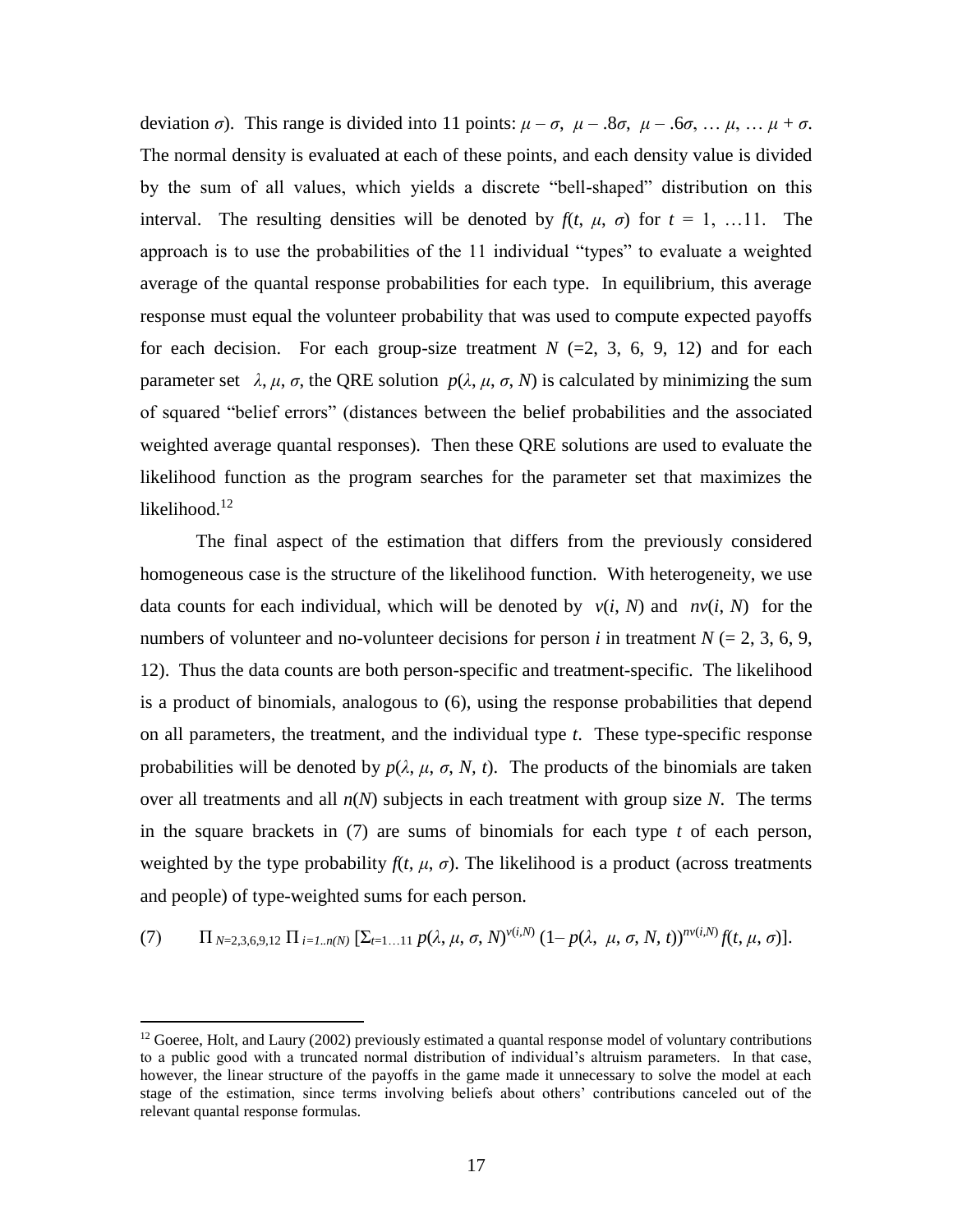The estimation results are shown in Table 5, where the top QRE row shows the estimates obtained previously for the simple model with no heterogeneity. The next two rows show estimates for two models with heterogeneity, the propensities model and the regret model. The maximized log likelihoods are much larger than for the simple model, and the predicted volunteer rates and no-volunteer outcomes on the right side of the table are much closer to the data averages at the bottom.

| Table 5. Maximum Likelihood Estimates (Standard Errors) |            |                             |            |                                                         |                                           |  |  |
|---------------------------------------------------------|------------|-----------------------------|------------|---------------------------------------------------------|-------------------------------------------|--|--|
|                                                         |            | Type<br>Distribution        | Log        | QRE Predictions and Data Avg.<br>$(N = 2, 3, 6, 9, 12)$ |                                           |  |  |
|                                                         | Precision  | Mean,<br>(Std. Dev.)        | Likelihood | <b>Volunteer Rates</b>                                  | Rates of No-<br><b>Volunteer Outcomes</b> |  |  |
| <b>ORE</b>                                              | 11.0(0.87) | NA                          | $-2392.4$  | .67, .50, .31, .24, .20                                 | .11, .13, .12, .08, .07                   |  |  |
| <b>HQRE</b> Propensity                                  | 5.72(1.6)  | $-0.20(0.07)$<br>0.48(0.13) | $-1969.7$  | .50, .40, .28, .24, .21                                 | .25, .22, .14, .09, .06                   |  |  |
| <b>HQRE</b> Regret                                      | 8.95(2.5)  | 0.19(0.07)<br>0.42(0.11)    | $-1981.2$  | .57, .42, .27, .21, .18                                 | .19, .20, .16, .12, .09                   |  |  |
| Data Averages                                           | NA         | NA                          | NA         | .52, .40, .28, .19, .19                                 | .21, .22, .16, .13, .11                   |  |  |

Table 5. Maximum Likelihood Estimates (Standard Errors)

Note the negative mean propensity to volunteer of  $-0.20$  in the second row of the table, which indicates that most people are averse to volunteering. This aversion is analogous to "warm glow" altruism (but in the opposite direction) in that it is modeled to be independent of the structural parameters. The HQRE Regret model, in contrast, has an

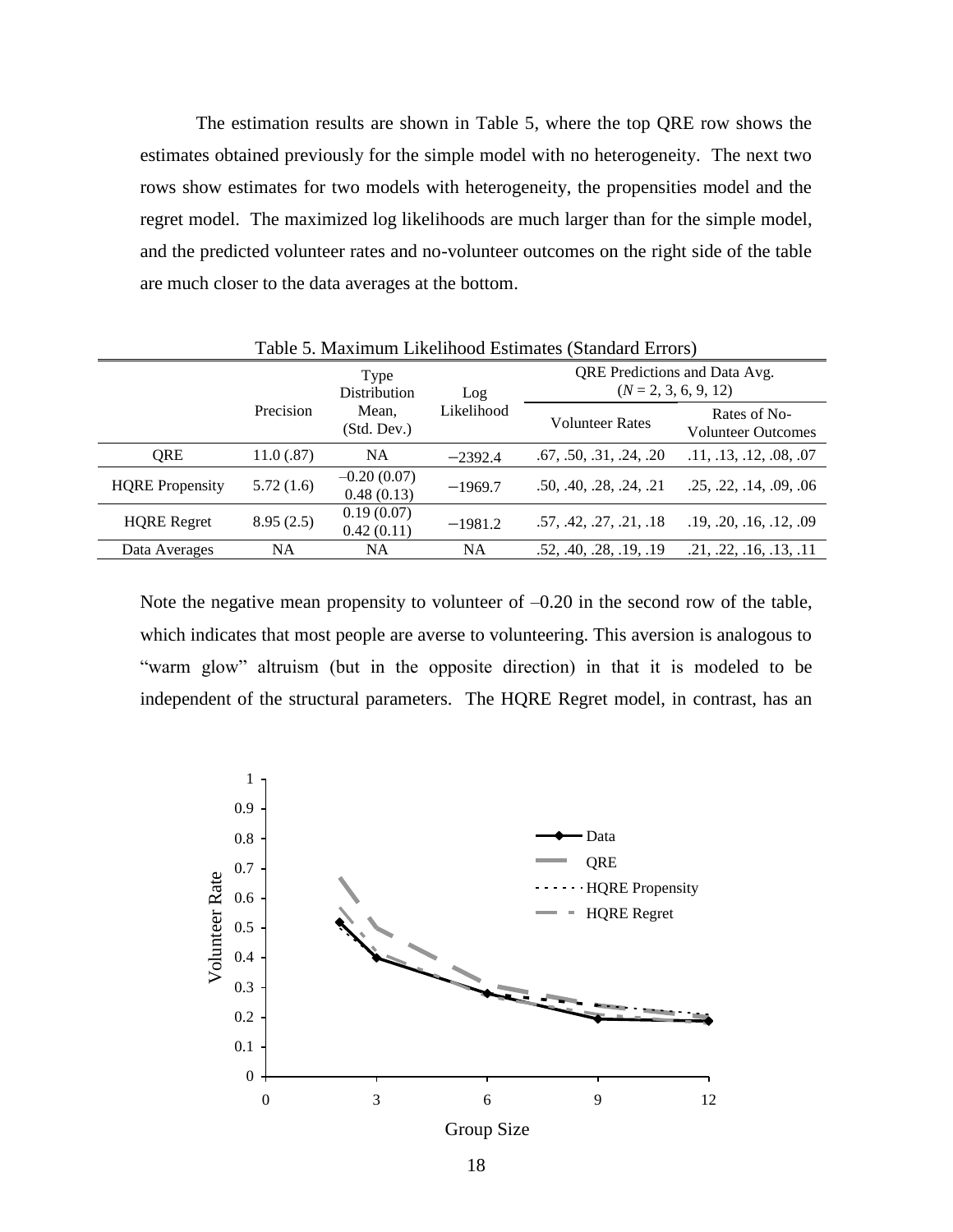aversion that depends on the structural feature associated with the probability of a duplicate volunteer decision. The predictive accuracies for these two models in terms of likelihood and of the predicted volunteer and no-volunteer rates are quite good, as shown in Figures 4 and 5. Both heterogeneous models track the data more closely than the base QRE model, especially for low group sizes. However, it appears that the HQRE Regret predictions are closer to the observed data in most cases, both in Figure 4 where the "dash-dot" line virtually overlaps the dark data line for volunteer rates, and in figure 5 where the dash-dot no-volunteer rate has the same shape as the data line.

Figure 4. Volunteer Probabilities: QRE and HQRE predictions (both with volunteer propensities and regret) and observed data averages



Figure 5. No-Volunteer Rates: QRE and HQRE predictions (both with volunteer propensities and regret) and observed data averages

Finally, the predicted cumulative distributions of volunteer rates for the two models are shown in Figure 6, with Volunteer Propensities on the left and Regret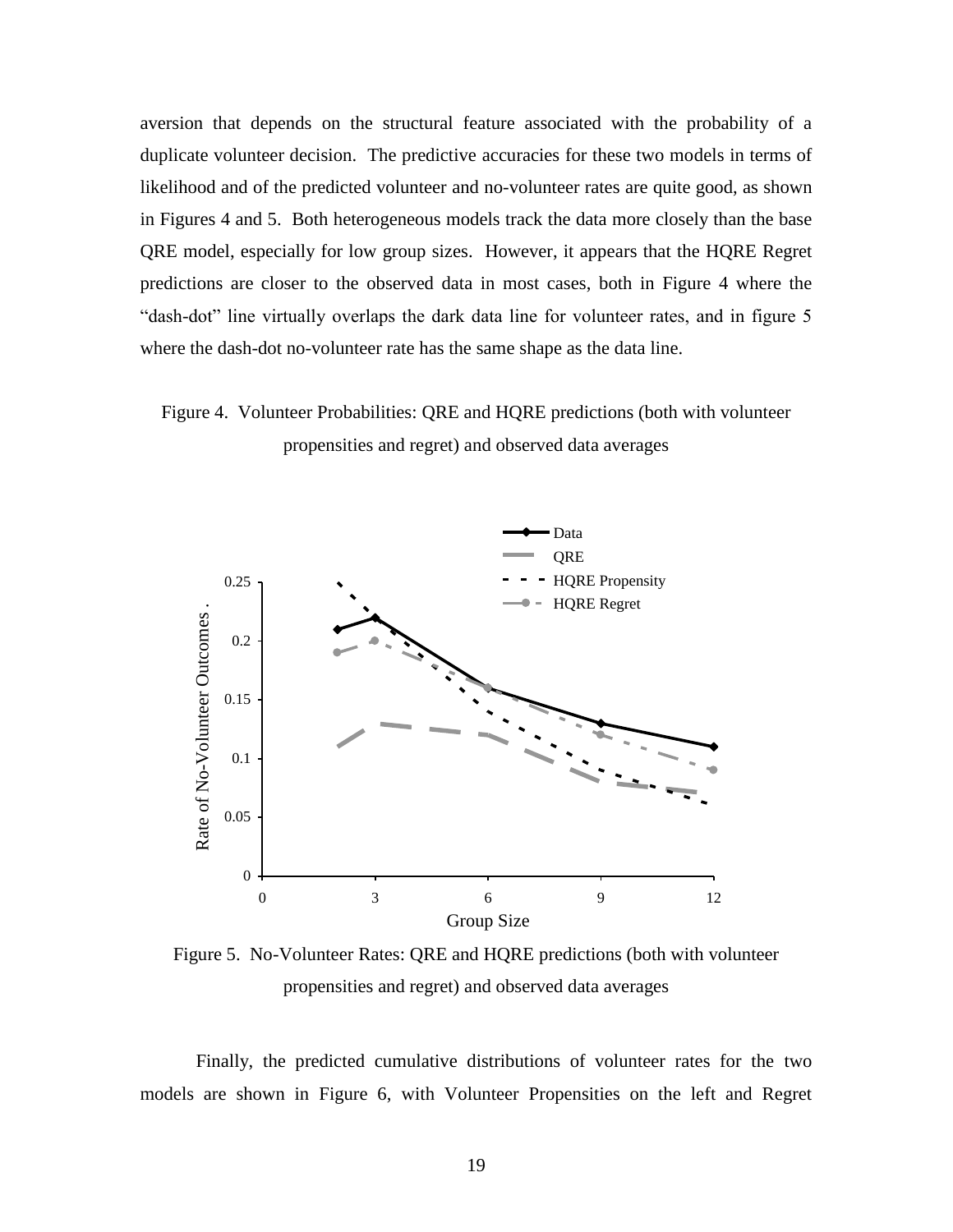(duplicate aversion) on the right. These distributions exhibit some of the salient features of the data distributions shown previously in Figure 3. In particular, the vertical intercepts in both panels of Figure 6 imply a large proportion of individuals who never volunteer, which is especially pronounced for larger group sizes (9 and 12) as represented by the darker lines. In both panels, there is not much difference between the distributions for the two larger group sizes, but the distributions for the smaller group sizes (2 and 3) are well separated and closer to uniformity (a 45 degree line). These observations are roughly consistent with the cumulative data distributions in Figure 3. The main feature of the data distributions in Figure 3 that is not well predicted is the slight tendency for extreme decisions (always or never volunteer) in groups of size 2 that is seen in the dotted line cumulative in Figure 3.



Figure 6. Cumulative Distributions of Predicted Volunteer Rates for Heterogeneous QRE by Treatment: Propensities (Left Panel) and with Regret (Right Panel)

The parameter estimates for the HQRE models can be used to generate predicted variances in individual volunteer rates, and these variances are in the same overall range (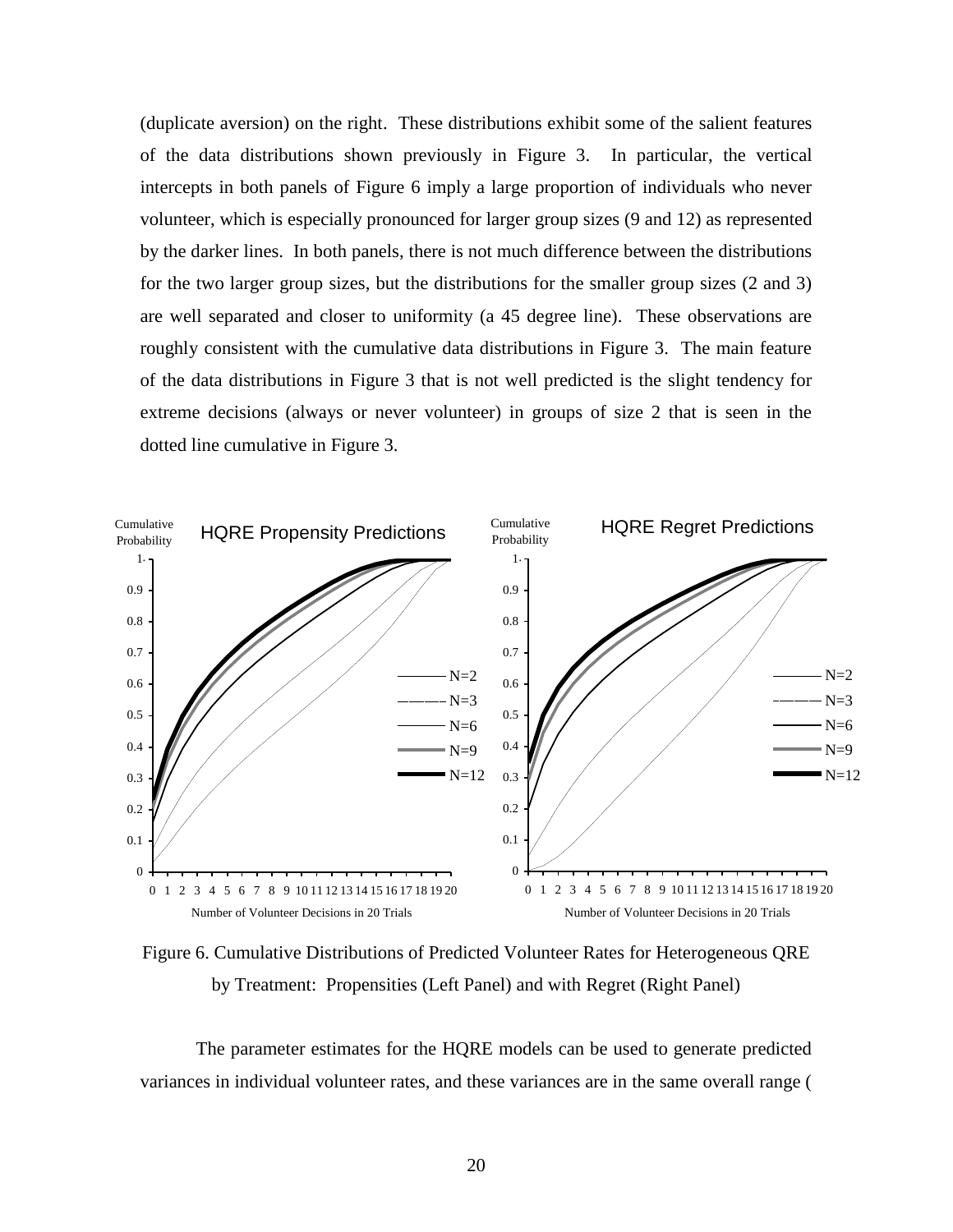20% - 38%) as the observed variances of 45, 24, 19, 19, 18 for group sizes of 2, 3, 6, 9, and 12 respectively.<sup>13</sup> These observations can be summarized:

*Result 3. The estimated heterogeneous QRE models track both the data averages (volunteer rates and rates of no-volunteer outcomes) closely. Both HQRE models imply variances in individual volunteer rates that are in the approximate range of observed variances and that compare favorably with simple ORE variances that are an order of magnitude too low.* 

*Support:* The visual fits for volunteer rates and no-volunteer outcomes provided in Figures 4 and 5 are consistent with a dramatic improvement on the log likelihood shown in Table 5, which lowers the Akaike information criterion (calculated as 2 times the number of estimated parameters minus 2 times the log likelihood) from 4786.8 (QRE) to 3974.4 (HQRE-regret) and 3951.4 (HQRE-propensities).<sup>14</sup>

As noted earlier, there are asymmetric Nash equilibria in which some people randomize and others never volunteer, which would also result in heterogeneity. The online appendix reports results of Komogorov-Smirnoff tests of whether the observed distribution of volunteer rates is different from the theoretical distribution predicted by the various Nash equilibria. The Kolmogorov-Smirnov test results indicate that the majority of (even asymmetric) Nash equilibria produce volunteer rate distributions that are significantly different from the data. Those that are not significantly different often produced very different variances than what is observed. The most notable exception is when 5 people mix when  $N=9$ . It would be difficult for subjects to coordinate on specific asymmetric equilibria in the presence of randomly changing group compositions. Also, while it is apparent from Figure 3 that there are a number of individuals who never volunteer (especially for  $N = 9$  and  $N = 12$ ), the density at a volunteer rate of 0 is not nearly large enough to correspond to what is predicted by many of the asymmetric equilibria in the appendix. Our view is that there are many possible degrees of

<sup>&</sup>lt;sup>13</sup> For the HQRE "propensities" model, the predicted variances are 38, 36, 27, 23, and 20 for groups of size 2, 3, 6, 9, and 12. The corresponding variance predictions are 29, 34, 28, 24, 20 for the HQRE "regret" model. In these heterogeneous models (HQRE Regret and HQRE Propensity), there is a probability distribution over types that volunteer with different probabilities. Thus, to compute the predicted variance, we simulated the types and associated volunteer decisions (depending on estimates of *λ, μ*, and *σ*) for the same number of subjects that took part in each treatment of the experiment. In total, 1000 groups were simulated for each treatment and these represent the average variances over those 1000 simulations.

<sup>&</sup>lt;sup>14</sup> All of these Akaike information criteria are lower than the AIC associated with the symmetric Nash equilibria (4923.6).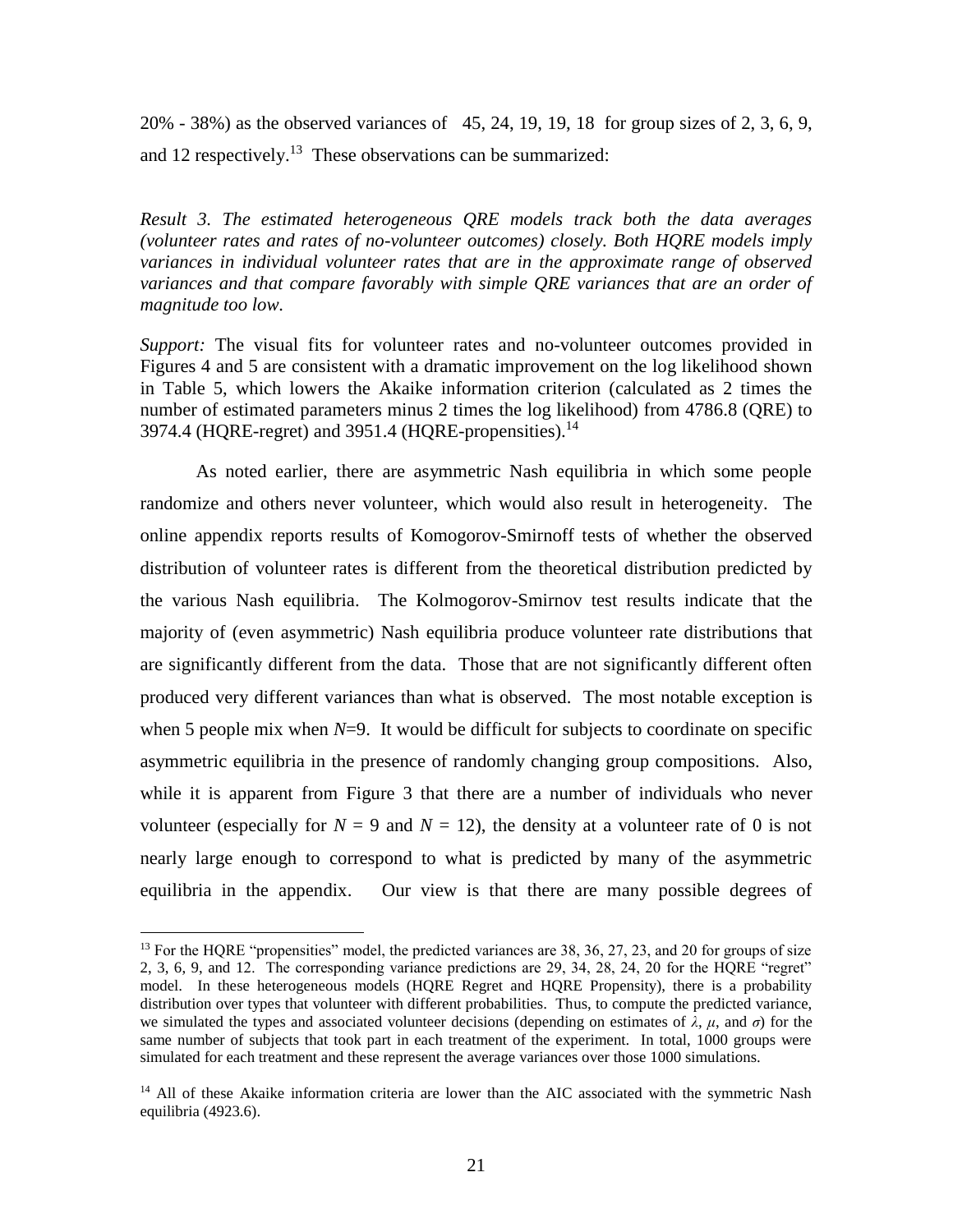asymmetry with some people volunteering more than others, and the HQRE model provides an *endogenous* determination of the degree of variability that permits out-ofsample predictions, to be discussed next.

#### **VII. An Out-of-Sample Test**

 $\overline{a}$ 

As a robustness check, we ran two additional treatments to evaluate the various predictions out of sample. The procedures were the same as those described in the procedures section, except that the volunteer cost was cut in half, from \$0.20 to \$0.10, in one case and the volunteer cost was doubled, from \$0.20 to \$0.40, in a second treatment. Each treatment involved 15 subjects, randomly matched for 20 rounds with group size 3. Table 6 shows the data and predictions for Nash, QRE, and HQRE, based on the previously estimated parameter values (*λ* and type distribution mean and standard deviation,  $\mu$  and  $\sigma$ ) taken from Table 5.<sup>15</sup>

|                                                    |                                         | Symmetric<br><b>Nash</b> | <b>QRE</b> | <b>HQRE</b><br>Propensity | <b>HQRE</b><br>Regret | Data<br>$(15 \text{ subjects})$ |
|----------------------------------------------------|-----------------------------------------|--------------------------|------------|---------------------------|-----------------------|---------------------------------|
|                                                    | Average Volunteer Rate                  | 0.65                     | 0.59       | 0.45                      | 0.48                  | 0.49                            |
| <b>Low Cost</b><br><b>Treatment</b><br>$C = 0.10$  | Rate of No-Volunteer<br><b>Outcomes</b> | 0.04                     | 0.07       | 0.17                      | 0.14                  | 0.15                            |
|                                                    | Variance of Volunteer<br>Rates          | 4.55                     | 4.84       | 37.78                     | 38.28                 | 32.35                           |
|                                                    | Average Volunteer Rate                  | 0.29                     | 0.35       | 0.31                      | 0.31                  | 0.29                            |
| <b>High Cost</b><br><b>Treatment</b><br>$C = 0.40$ | Rate of No-Volunteer<br><b>Outcomes</b> | 0.36                     | 0.27       | 0.33                      | 0.33                  | 0.35                            |
|                                                    | Variance of Volunteer<br>Rates          | 4.12                     | 4.55       | 29.69                     | 20.82                 | 20.17                           |

Table 6. Out-of-Sample Data and Theoretical Predictions

<sup>&</sup>lt;sup>15</sup> Recall that the variance for symmetric Nash and ORE are computed using the formula for the variance of a binomial variable over 20 trials:  $np(1-p)$ . This is because all individuals in this case are assumed to volunteer with the same probability. As discussed in more detail in footnote 13, the variances for the HQRE models reported in this table are also computed using simulations (1000 simulations of 15 subjects each).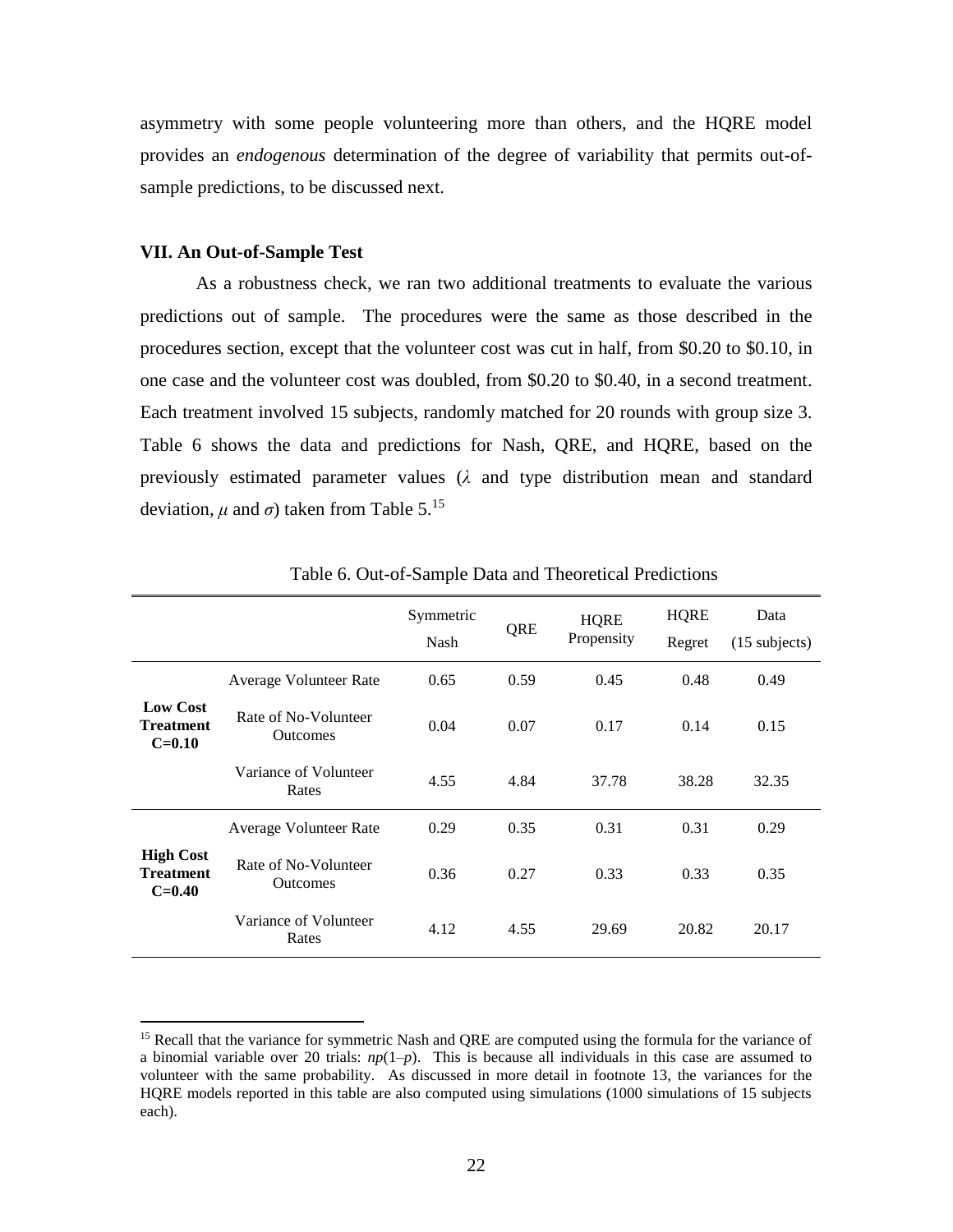The two heterogeneous models continue to predict well out-of-sample. Notice that, in the low-cost treatment, the symmetric Nash (0.65) and QRE (0.59) predictions of average volunteer rates are much higher than the predictions of the HQRE models (0.45 and 0.48) but that the data average is much closer to the HQRE predictions. On the contrary, in the high cost treatment, the symmetric Nash (0.29) and QRE (0.35) predicted average volunteer rates are very similar to the predictions of the HQRE models (0.31) and the observed volunteer rate (0.29) is relatively close to all of these theoretical predictions. In addition, the variances associated with both the symmetric Nash equilibrium and QRE are much smaller than the observed variance in individual volunteer rates (out of 20 trials) for both treatments. The observed variances are much closer to the predictions provided by the HQRE models.

#### **VIII. Conclusion**

The key strategic feature of the volunteer's dilemma game is that all players, however many there are, enjoy the benefit if at least one of them incurs the cost of providing the public good. The game is motivated by applications where a single person's decision can be decisive, e.g. casting a politically costly veto, attempting a dangerous rescue, or sounding an alarm that increases one's risk of being attacked by a predator. This situation also describes some standard psychology experiments with "staged emergencies," where it is observed that volunteer rates decline in large groups, a pattern that is attributed to "diffusion of responsibility." Game theory provides a formal model based on a similar idea; the expected benefit of volunteering (holding the volunteer rate constant) is lower in a large group of potential volunteers, causing equilibrium volunteer rates to be decreasing in group size. In fact, the predicted probability of volunteering declines so sharply that the probability of getting no volunteers at all is greater for large groups. Therefore, as the group size increases and the volunteer rate is *not* held constant, but adjusts to maintain expected-payoff indifference between the two decisions, the symmetric Nash prediction is that a volunteer decision is *just as likely* to make a difference in a larger group as in a smaller group. Since the probability of volunteering goes down as the group size increases, the result is that the probability of getting a no-volunteer outcome is increasing in group size.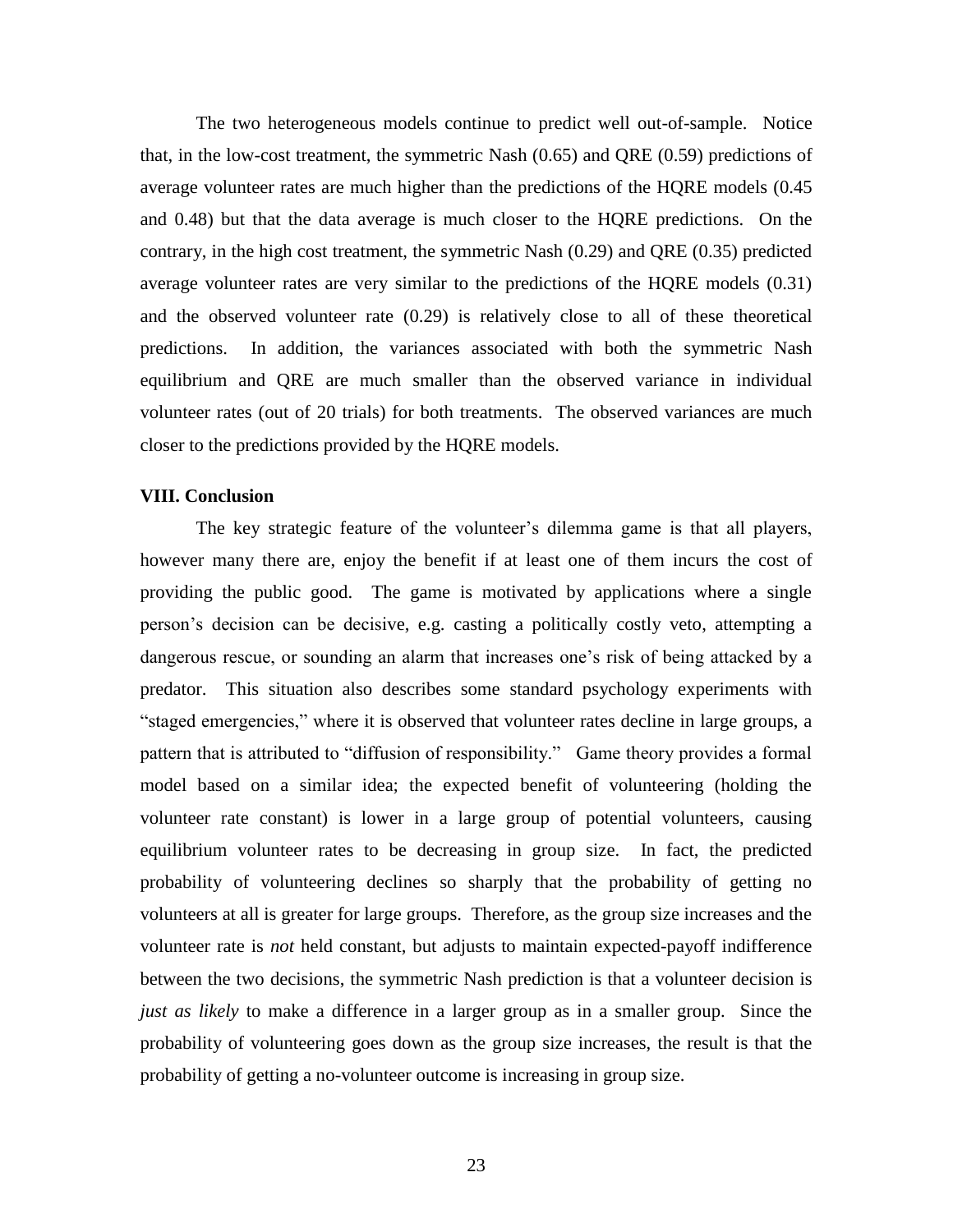This unintuitive prediction is tested in the context of a laboratory experiment in which subjects are arrayed into groups (with sizes of 2, 3, 6, 9, and 12) in a process of random matchings over 20 rounds of play. The data patterns show that volunteer rates decline as the group size increases, as predicted, but that this decline is not as sharp as predicted in the symmetric Nash equilibrium, and hence, that the probability of getting no volunteers at all is generally decreasing, not increasing, in group size. The intuition is that some residual non-strategic randomness may pull volunteer rates up when they are very low, which reduces the chance of no-volunteer outcomes for large group sizes. A stochastic (quantal response) equilibrium is estimated for the data; this model is promising, but it overestimates volunteer rates for low group sizes and does not explain high variability across subjects (it is off by an order of magnitude). Much of the observed heterogeneity in the data is due to differences in individuals' propensities or aversions to volunteering. A heterogeneous QRE with a two-parameter distribution of individual propensities or "types" fits the data patterns well, in terms of both the overall averages and the variability around the averages. Finally, the improved performance of the QRE models with heterogeneity holds up well in an out-of-sample test done with 3 person groups by doubling the volunteer cost or cutting the cost in half.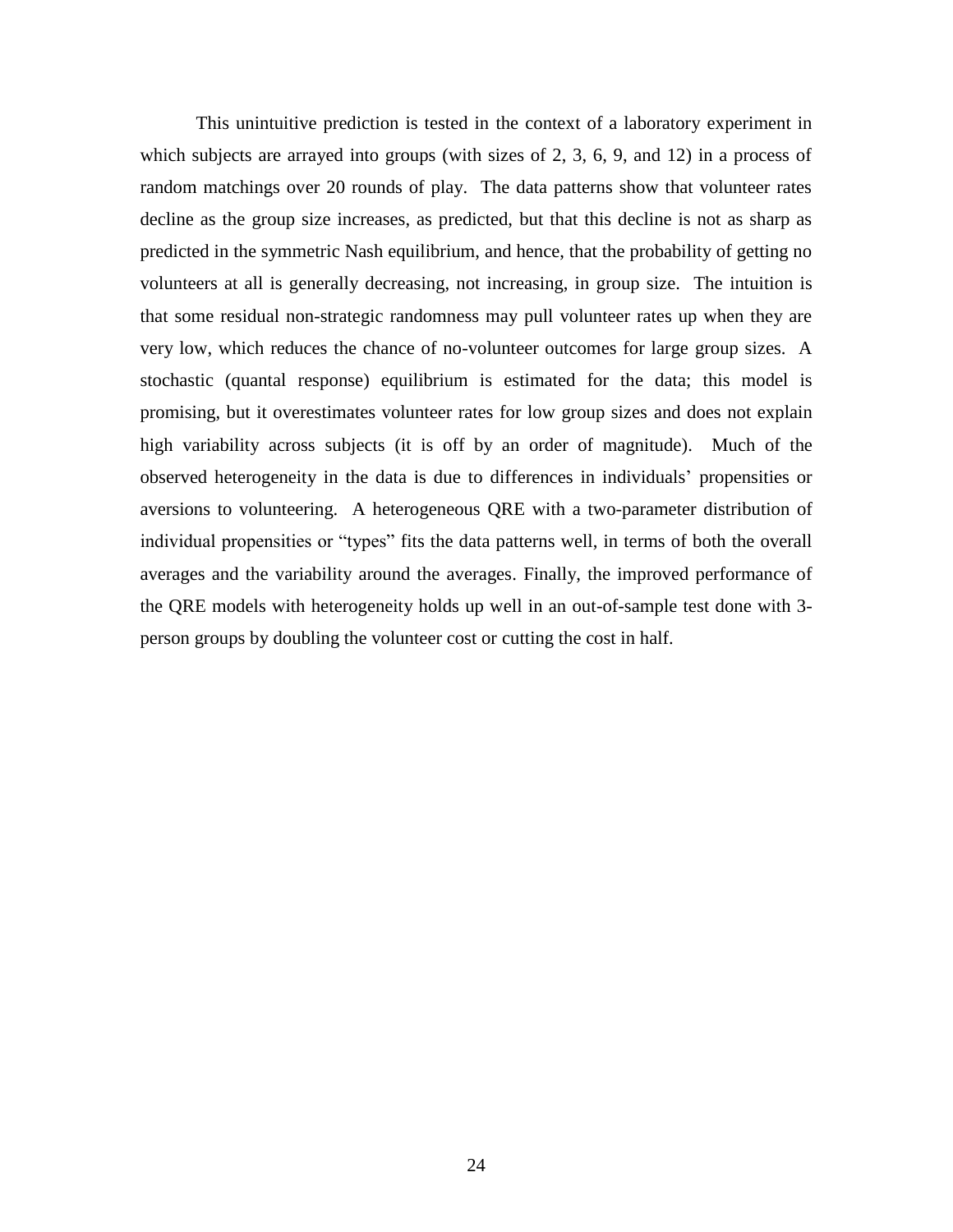#### **References**

- Bergstrom, Ted, Rod Garratt, and Greg Leo (2015) "Motivations of Competing Altruists," Discussion Paper, UCSB.
- Capra, C.M, J.K. Goeree, R. Gomez, C.A. Holt (2002): "Learning and Noisy Equilibrium Behavior in an Experimental Study of Imperfect Price Competition," *International Economic Review, 43*(3), 613-636.
- Darley, J.M. and Latane, B. (1968) "Bystander Intervention in Emergencies: Diffusion of Responsibility," *Journal of Personality and Social Psychology*, 8, 377-383.
- Diekmann, A. (1985) "Volunteer's Dilemma," *Journal of Conflict Resolution*, 29, 605- 610.
- Diekmann, A. (1986): "Volunteer's Dilemma: A Social Trap without a Dominant Strategy and Some Empirical Results," in *Paradoxical Effects of Social Behavior: Essays in Honor of Anatol Rapoport*, ed. by A. Diekmann, and P. Mitter. Heidelberg: Physica-Verlag, 187-197.
- Diekmann, A. (1993): "Cooperation in Asymmetric Volunteer's Dilemma Game: Theory and Experimental Evidence," *International Journal of Game Theory*, 22, 75-85.
- Diekmann, A., and P. Mitter (1986): *Paradoxical Effects of Social Behavior: Essays in Honor of Anatol Rapoport*, Heidelberg and Vienna: Physica-Verlag, 341.
- Franzen, A. (1995): "Group Size and One Shot Collective Action," *Rationality and Society*, 7, 183-200.
- Friedman, James W. and Claudio Mezzetti (2005) "Random Belief Equilibrium in Normal Form Games," *Games and Economic Behavior*, 51, 296-323.
- Goeree, J.K. and C.A. Holt (2005): "Asymmetric Inequality Aversion and Noisy Behavior in Alternating-Offer Bargaining Games," *European Economic Review*, 1079-1099.
- Goeree, J.K. and C.A. Holt (2005): "An Explanation of Anomalous Behavior in Models on Political Participation," *American Political Science Review*, 99(2), 201-213.
- Goeree, J.K., C.A. Holt, and S.K. Laury (2002): "Private Costs and Public Benefits: Unraveling the Effects of Altruism and Noisy Behavior," *Journal of Public Economics*, 83(2), 257-278.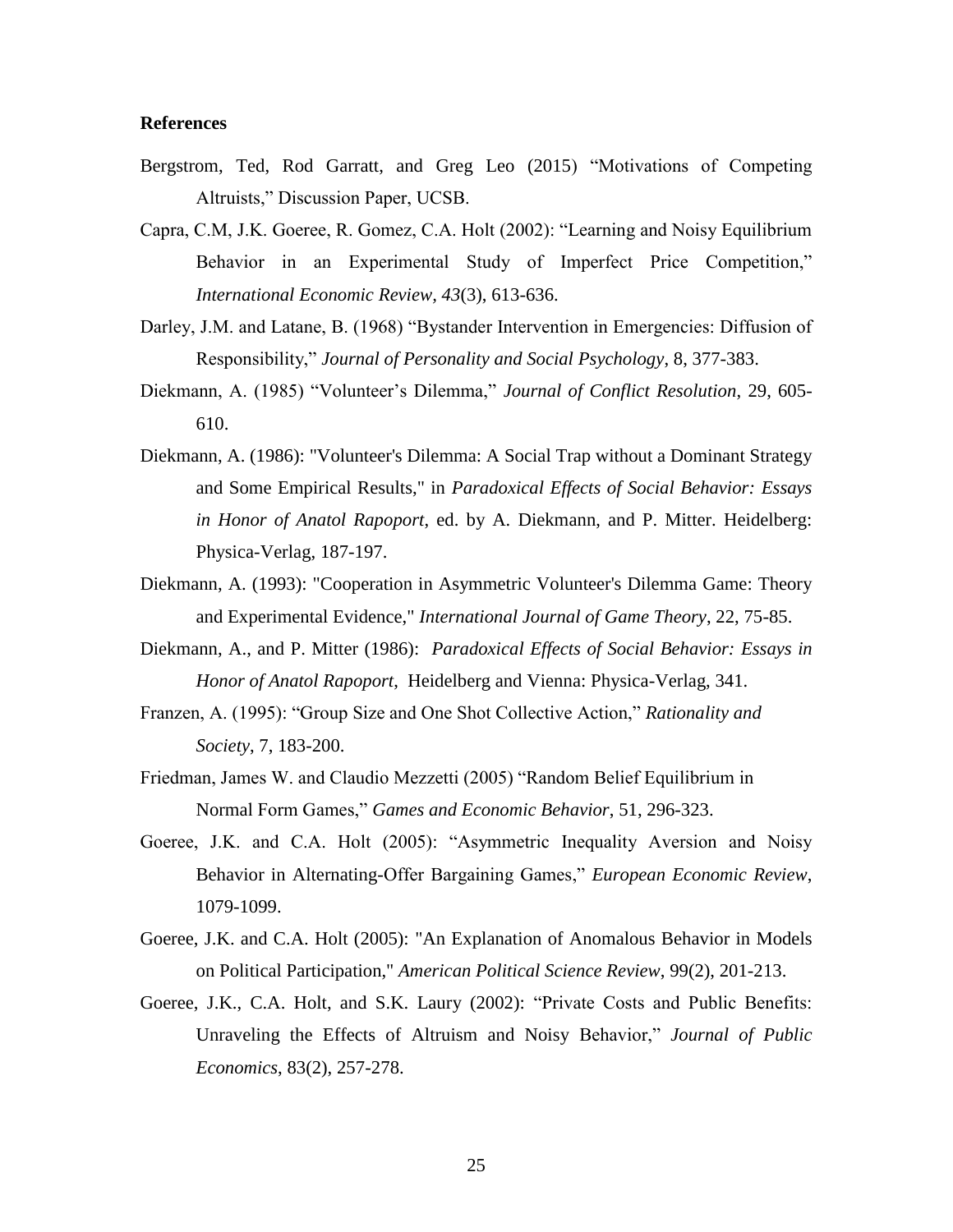- Goeree, J.K., C.A. Holt, and T.R. Palfrey (2003): "Risk Averse Behavior in Asymmetric Matching Pennies Games," *Games and Economic Behavior*, 45, 97-114.
- Goeree, J.K., C.A. Holt, and T.R. Palfrey (2016): *Quantal Response Equilibrium: A Stochastic Theory of Games*, forthcoming, Princeton University Press.
- Healy, A. and J. Pate (2009): "Asymmetry and Incomplete Information in an Experimental Volunteer's Dilemma," In Anderssen, R.S., R.D. Braddock and L.T.H. Newham (eds) 18th World IMACS Congress and MODSIM09 International Congress on Modelling and Simulation, pp. 1459-1462. ISBN: 978- 0-9758400-7-8.
- Latane, B. and J.M. Darley (1970): *The Unresponsive Bystander: Why Doesn't He Help?* New York: Appleton-Century-Crofts.
- McKelvey, R.D. and T.R. Palfrey (1995): "Quantal Response Equilibrium for Normal-Form Games," *Games and Economic Behavior*, 10, 6-38.
- Murnigham, J.K., J.W. Kim, and A.R. Metzger (1993): "The Volunteer's Dilemma," *Administrative Science Quarterly*, 38(4), 515-538.
- Otsubo, H. and A. Rapoport (2008): Dynamic Volunteer's Dilemmas over a Finite Horizon – An Experimental Study," *Journal of Conflict Resolution*, 52(6), 961- 984.
- Vesterlund, L., L. Babcock, M. P. Recalde, and L. Weingart (2015) "Breaking the Glass Ceiling with 'No': Gender Differences in Accepting and Receiving Requests for Non-Promotable Tasks," Discussion Paper, University of Pittsburgh,
- Rogers, Brian W. and Palfrey, Thomas R. and Camerer, Colin F (2009): "Heterogeneous Quantal Response Equilibrium and Cognitive Hierarchies," *Journal of Economic Theory*, 144 (4), 1440-1467.
- Siegel, Sidney and N. John Castellan, Jr. (1988): *Nonparametric Statistics for the Behavioral Sciences*, 2nd edition, New York: McGraw-Hill.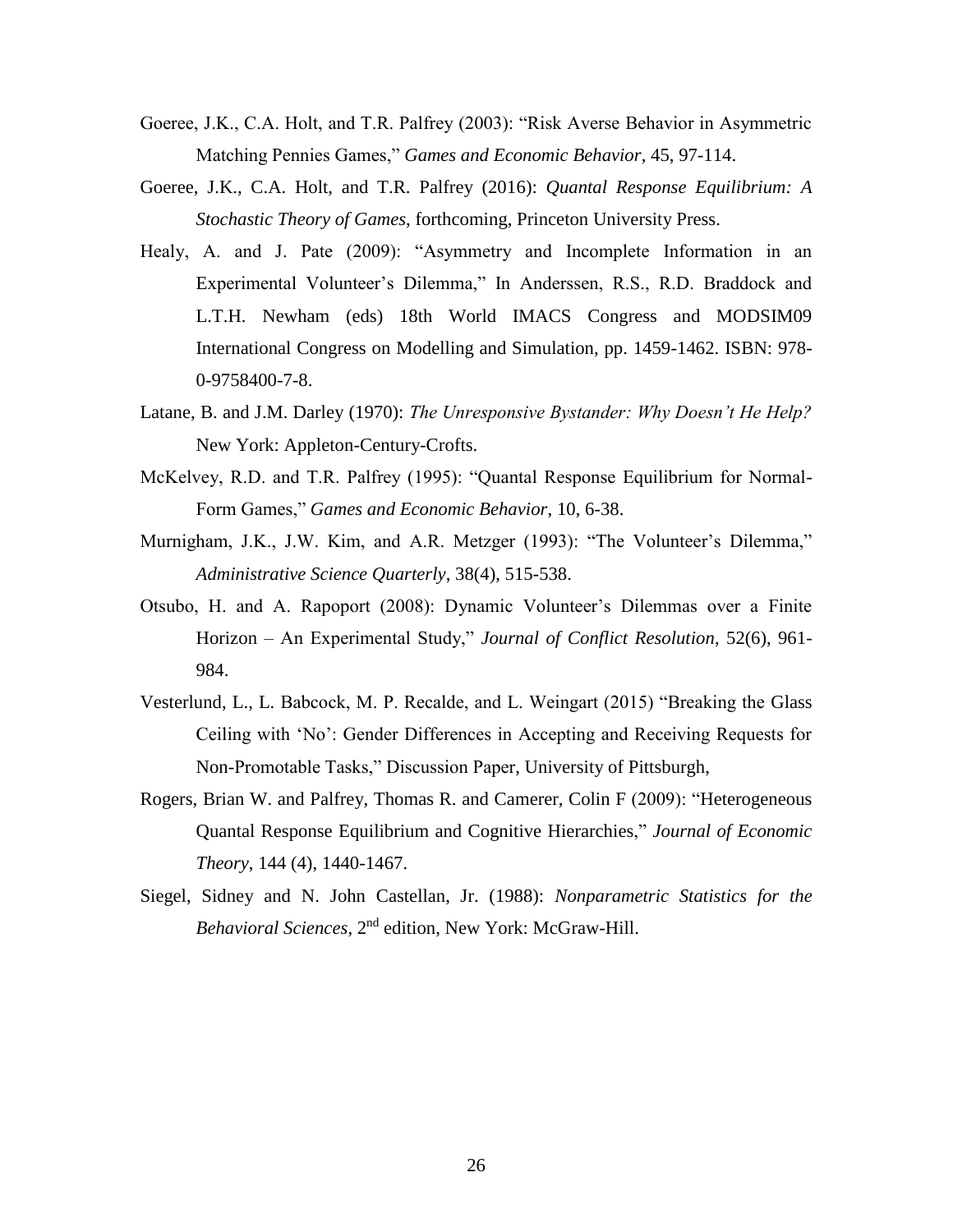#### **Instructions Appendix**

- **Rounds and Matchings**: The experiment sets up 3-person groups which interact in a sequence of **rounds**. Note: In each round, you will be matched with 2 people selected at random from the other participants. There will be new random groupings each round.
- **Interdependence:** The decisions that you and the 2 other people make will determine your earnings.
- **Decisions:** Both you and the other 2 people will decide whether to incur a cost to undertake an action that may benefit all of you. You cannot see the others' decisions while choosing yours, and vice versa.
- **Duplication:** The full benefit from this action is available to all if at least one person undertakes the costly action, and no additional benefit is accrued if more than one person incurs this cost.
- **Player Costs:** The cost of the action will be the same for all people in each group.

# **Continue**

- **Investment Cost:** In each period or "round", you will decide whether to make a costly decision, which we will refer to as an investment. If you decide to **invest**, you incur a cost of **\$0.20** in the current round. If your decision is **not invest**, you incur no cost.
- **Investment Benefit:** If at least one person in your group decides to invest, all people in the group will receive an amount, **\$1.00**, whether or not they invested in that round.
- **Earnings:** If at least one person invests, then a person who invests earns **\$1.00 \$0.20**, and a person who does not invest earns **\$1.00**. If nobody invests, they all earn **\$0.20**.
- **Initial Capital:** All of you start the first round with an earnings balance of **\$0.00**. Earnings in each round will be added to this amount. The program will keep track of cumulative earnings for all rounds.

## **Continue**

О

In the following examples, please use the mouse button to select the **best** answer. Remember that the cost of investing is **\$0.20**, and the benefit if at least one person invests is **\$1.00**. If none of the 3 people in your group invest, all earn **\$0.20**.

**Question 1:** Suppose at least one person invests and the others in your group do not. Then:

- O a) a person who invests earns **\$0.80** and the others earn **\$1.00**
	- b) a person who invests earns **\$1.00** and the others earn **\$0.80**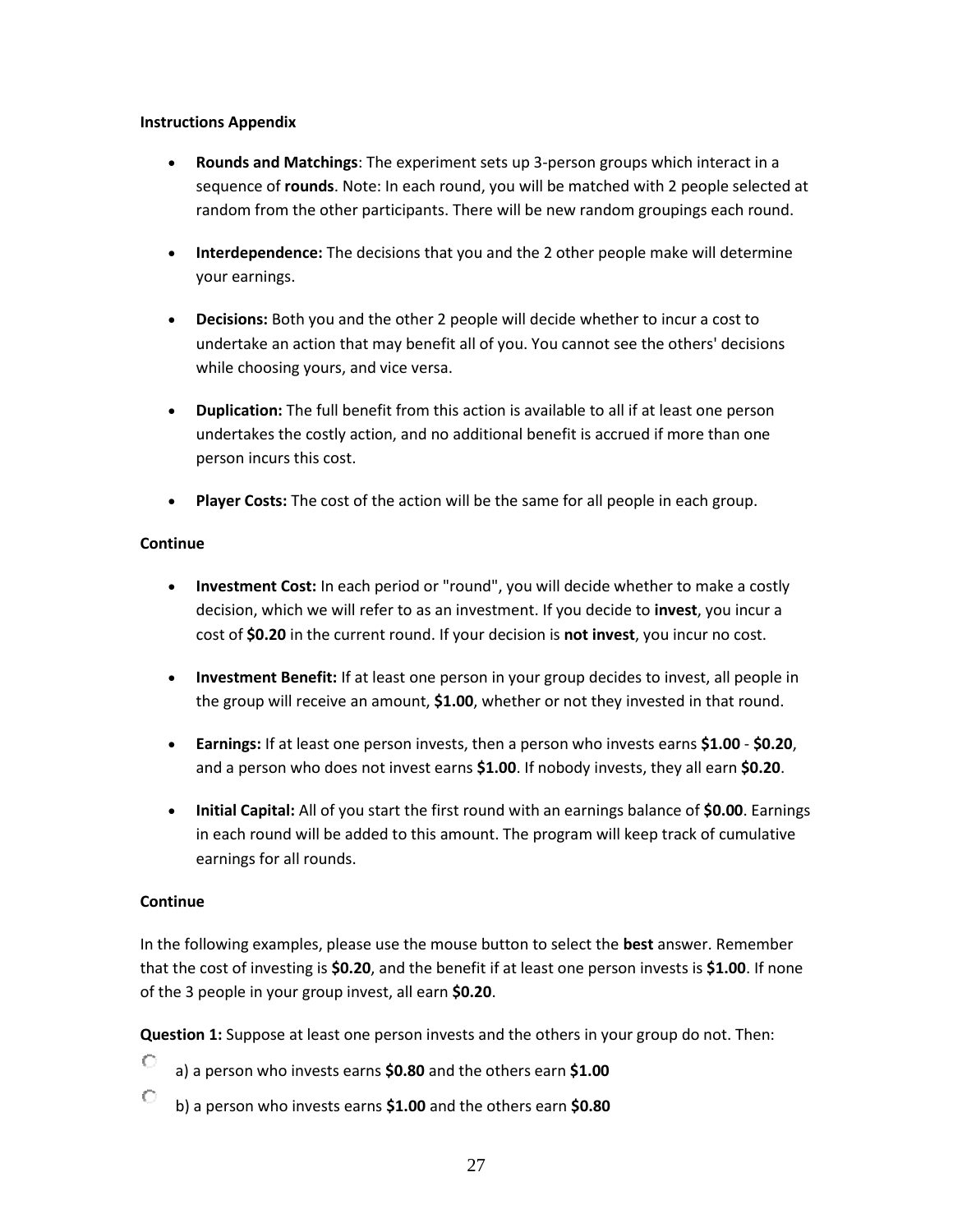**Question 2:** If all of you invest, you each earn (X); if none of you invest, you each earn (Y).

О a) X = **\$1.00**, Y = **\$0.20** О b) X = **\$0.80**, Y = **\$0.20**

#### **Continue**

**Question 1:** Suppose at least one person invests and the others in your group do not. Then:

 $\left(\widehat{\bullet}\right)$ **(a) a person who invests earns \$0.80 and the others earn \$1.00**

0 (b) a person who invests earns **\$1.00** and the others earn **\$0.80**

Your answer, **(a)** is **Correct**. A person who invests earns **\$1.00 - \$0.20** = **\$0.80**, and a person who does not invest earns **\$1.00**.

**Question 2:** If all of you invest, you each earn (X); if none of you invest, you each earn (Y).

(a) X = **\$1.00**, Y = **\$0.20**

 $\odot$ **(b) X = \$0.80, Y = \$0.20**

Your answer, **(b)** is **Correct** since the cost **\$0.20** must be deducted from the payoff **\$1.00** when one invests.

#### **Summary of Instructions**

- **Matchings:** At the beginning of each round, there will be a new random grouping of all participants, so the 2 people who you are matched with in one round may not be the same people you will be matched with in the subsequent round. Matchings are random, and you are no more likely to be matched with some people than with others.
- **Earnings:** All people will begin a round by choosing an investment decision, which entails a cost of **\$0.20**. If at least one person in your group chooses to invest, all will receive a payment of **\$1.00**, and your earnings will be this payment minus your investment cost (if any). If nobody invests, all receive **\$0.20**.
- **Cumulative Earnings:** Everybody begins with an initial cash balance of **\$0.00**. Earnings will be added to this amount. The program will keep track of your cumulative earnings.
- **Rounds:** There will be a number of rounds, with random rematchings at the beginning of each.